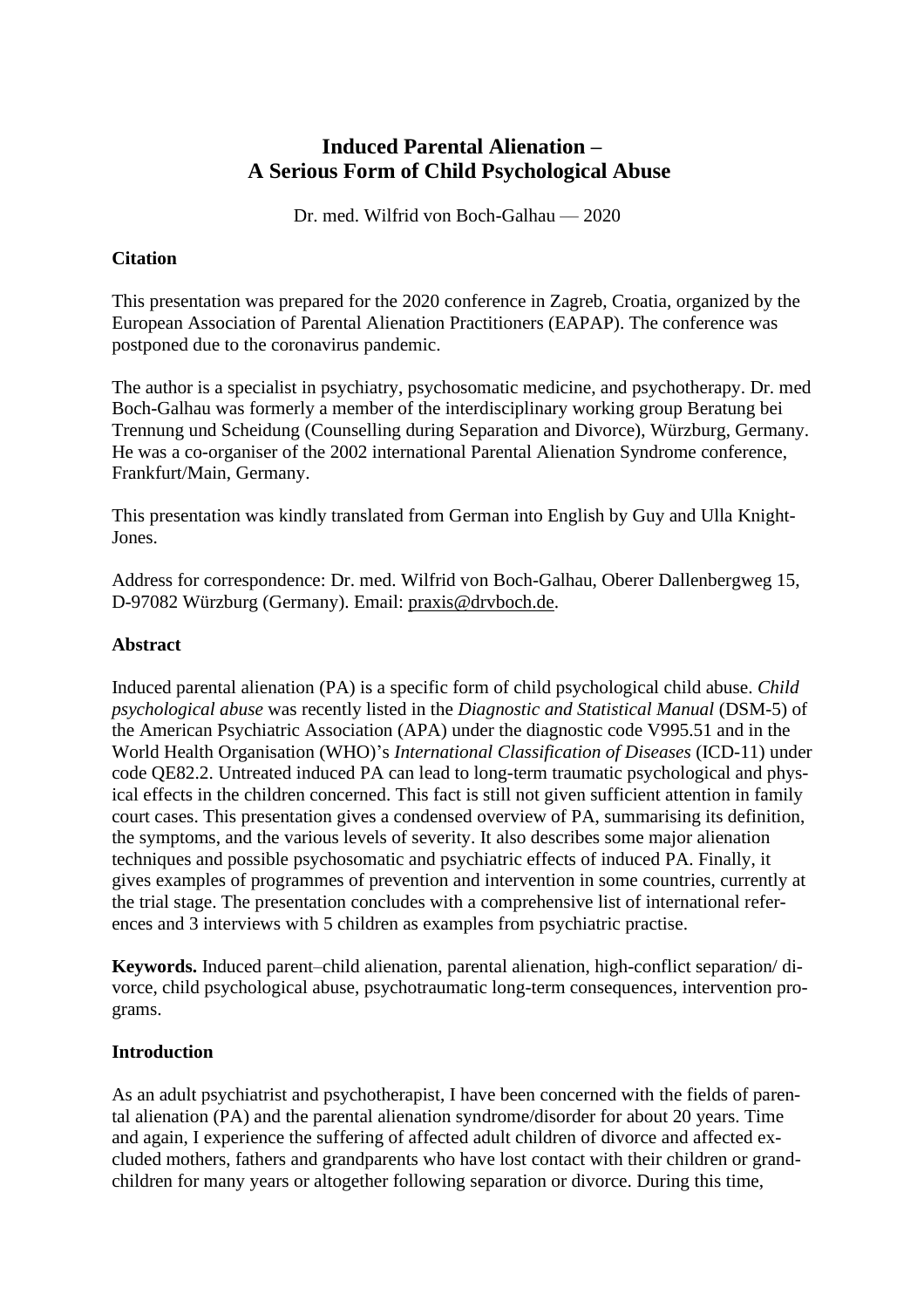supporters and opponents of the concept, both scientists and practitioners, have been engaging in major—partly ideological—debates (Warshak, 2010b; Rand, 2011) over whether or not the undoubtedly real phenomenon of induced PA is a "syndrome," what it should be called, and whether it exists at all (Gijseghem, 2004; Hirigoyen, 2016; Bernet, 2015). These debates appear very sterile. The key question is whether, in separation or divorce, there are fathers or mothers who manipulate their child in such a way that s/he permanently refuses contact with the other parent, and whether this has an adverse effect on the child's mental health and development.

In this context I have tried to show here that induced PA (among international experts, the term "parental alienation" without the "syndrome" has more or less become established) is in fact a serious form of child psychological abuse that can be linked to long-term traumatic psychological and physical effects on the personality development of the child and later the adult (Klosinski, 1993; Boch-Galhau, 2013a).

With regard to PA, the *Diagnostic and Statistical Manual of Mental Disorders* (DSM-5) (the applicable diagnostic tool in the United States, and also internationally) refers to a clinically relevant parent–child relational problem that has a considerable impact on the affected children. This is not officially recognised everywhere under the term *parental alienation,* which is why the American Psychiatric Association (APA) has so far not explicitly included the term in DSM-5. Two new and two old diagnoses, have, however, been included: *child psychological abuse, parent–child relational problem, child affected by parental relationship distress,* and *induced delusional disorder*. These permit clinical practitioners and court experts in psychology/psychiatry to identify children and young people affected by PA and apply differential diagnosis (Boch-Galhau, 2013b; Bernet, Wamboldt & Narrow, 2016).

The World Health Organisation (WHO)'s *International Classification of Diseases* (ICD-11) used worldwide refers to "parental alienation" since 18<sup>th</sup> June 2018. (Code QE 52.0, under *caregiver–child relationship problem* as index factor. This was confirmed by the seventy-second World Health Assembly on 25th May 2019. The long discussion about PA seemed to be ended with that decision. But then, in September 2019 a questionable document was posted on the ICD-11 website by a group from the fields "Child abuse," "Domestic violence," and with a feminist focus called "Collective Memo of Concern to World Health Organization," which strongly criticized that very decision so that the Medical and Scientific Advisory Committee (MSAC) secretariat removed it on  $25<sup>th</sup>$  February 2020. That means: The debate goes on. Since efforts are generally made to coordinate the content of DSM-5 and ICD-11, it can be assumed that similar diagnoses for *parental alienation* will be included in the ICD-11.

The phenomenon of PA has been described in the psychiatric literature for at least 60 years (Stephens, 2016); however, it has only been labelled as such since the 1980s or 1990s. At least six researchers or teams of researchers have independently identified children from separated or divorced families who were alienated from one parent for no rational reason. Wallerstein and Kelly (1976, 1980), Johnston (2005) and Johnston and Roseby (1997) referred to "pathological alignment" and to "visitation refusal." Gardner (1985) coined the term "parental alienation syndrome," which was also used by Kopetski (1998a, 1998b, 2006) and by Kopetski, Rand and Rand (2005, 2006). Clawar and Rivlin (1991, 2013) refer to "programmed and brainwashed children." Kelly and Johnston (2001) coined the term "the alienated child,"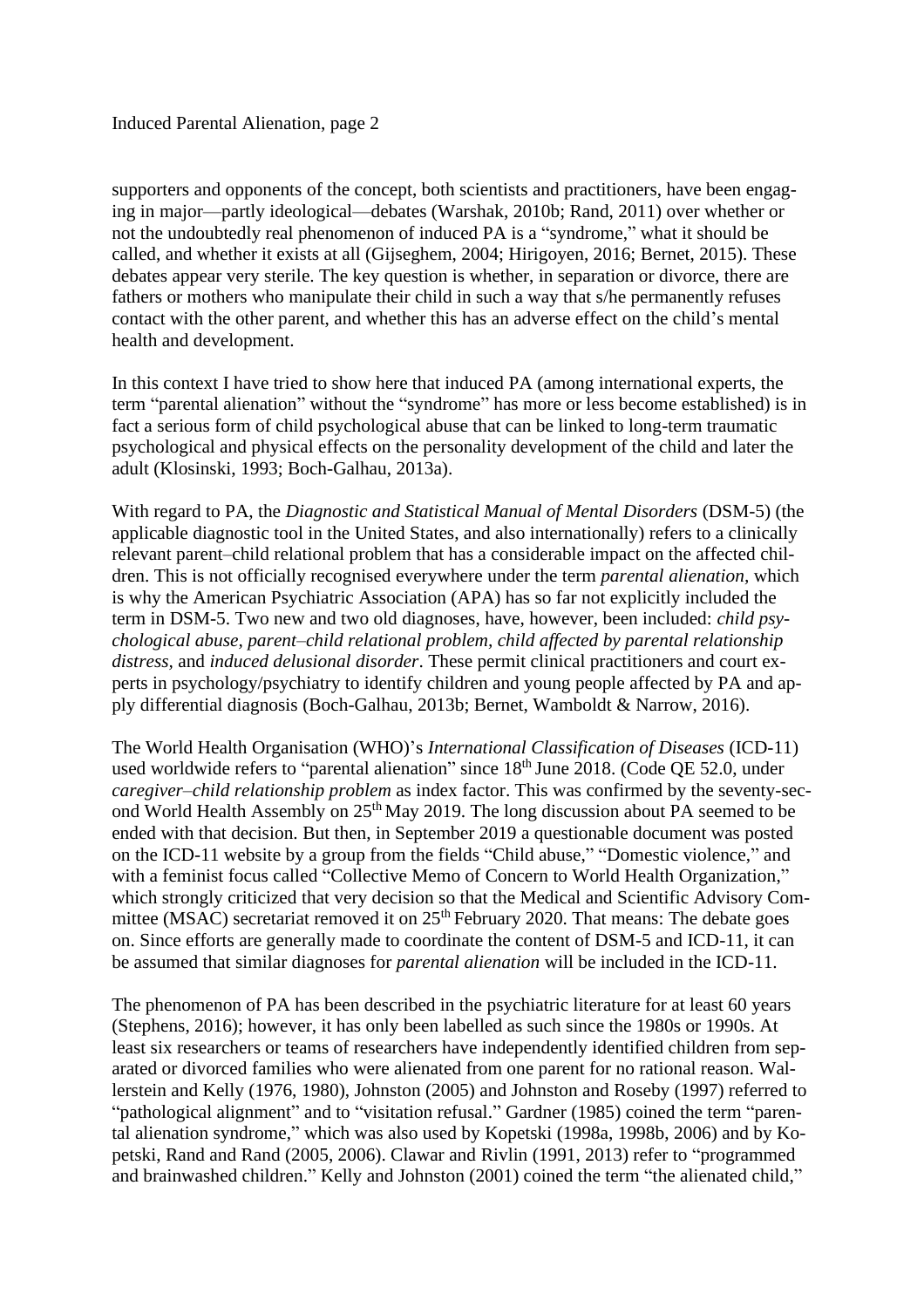and Warshak (2006) refers to "pathological alienation." Bernet (2008) and Bernet et al. (2010) use the terms "parental alienation disorder" and "parental alienation."

The phenomenon of PA has since been observed and described by many researchers and psychiatric/psychological practitioners around the globe, for example: Hellblom-Sjögren, 2003; Gardner et al. (2006); Bernet (2010); Novković, Buljan-Flander and Hercigonja (2012); Foran et al. (2013); Lorandos et al. (2013); Whitcombe (2013); Hinterhofer et al. (2013); Paricard (2013); Broca & Odinetz (2016); Hirigoyen (2016); Woodall & Woodall (2014, 2016); Fernández Cabanillas (2017); Bensussan (2017); Warshak (2020); and recently Lorandos and Bernet, 2020.

In the current clinical literature, a distinction is made between *parental alienation* (unjustified rejection of one parent following manipulation and indoctrination of the child) and *estrangement* (justified rejection of one parent following a real history of neglect, physical and sexual abuse or domestic violence). For example: Fidler et al., 2008; Sauber, 2011; Baker et al., 2012; Fidler, Bala and Saini, 2013; Lorandos et al., 2013; Ackerman and Gould, 2015; Bernet et al., 2016a, 2016b). Today, the international specialist literature contains more than one thousand three hundred publications of scientific relevance from over 55 countries on parental alienation, the parental alienation syndrome, and related subjects. (See the Parental Alienation Database, 2016, of the Center for Knowledge Management, Vanderbilt University Medical Center, Nashville, Tennessee, USA).

The international specialist literature indicates that the prevalence of PA in the United States is approximately 1% of children and adolescents (Bernet, 2010) or even more (Harman & Biringen, 2016, and Harman et al., 2016). There are no precise figures for Europe.

# **Definition of Parental Alienation**

The concept of PA is defined by three elements (Warshak, 2006):

- Rejection or denigration of one parent that reaches the level of a campaign, i.e., persistent behaviour rather than occasional episodes
- The hostile attitude of rejection is irrational, i.e., alienation is not an appropriate response to the behaviour of the rejected parent and not based on actual negative experiences with the rejected parent
- It is partially the result of influence of the alienating parent (and/or other important attachment figures)

Parental alienation is an interactional process where systematically one parent's role, for the children, is eroded.

### **Symptoms of Parental Alienation**

- Irrational campaign of denigration and hatred
- Absurd rationalisations (unjustified, absurd reasons given for the attitude of rejection)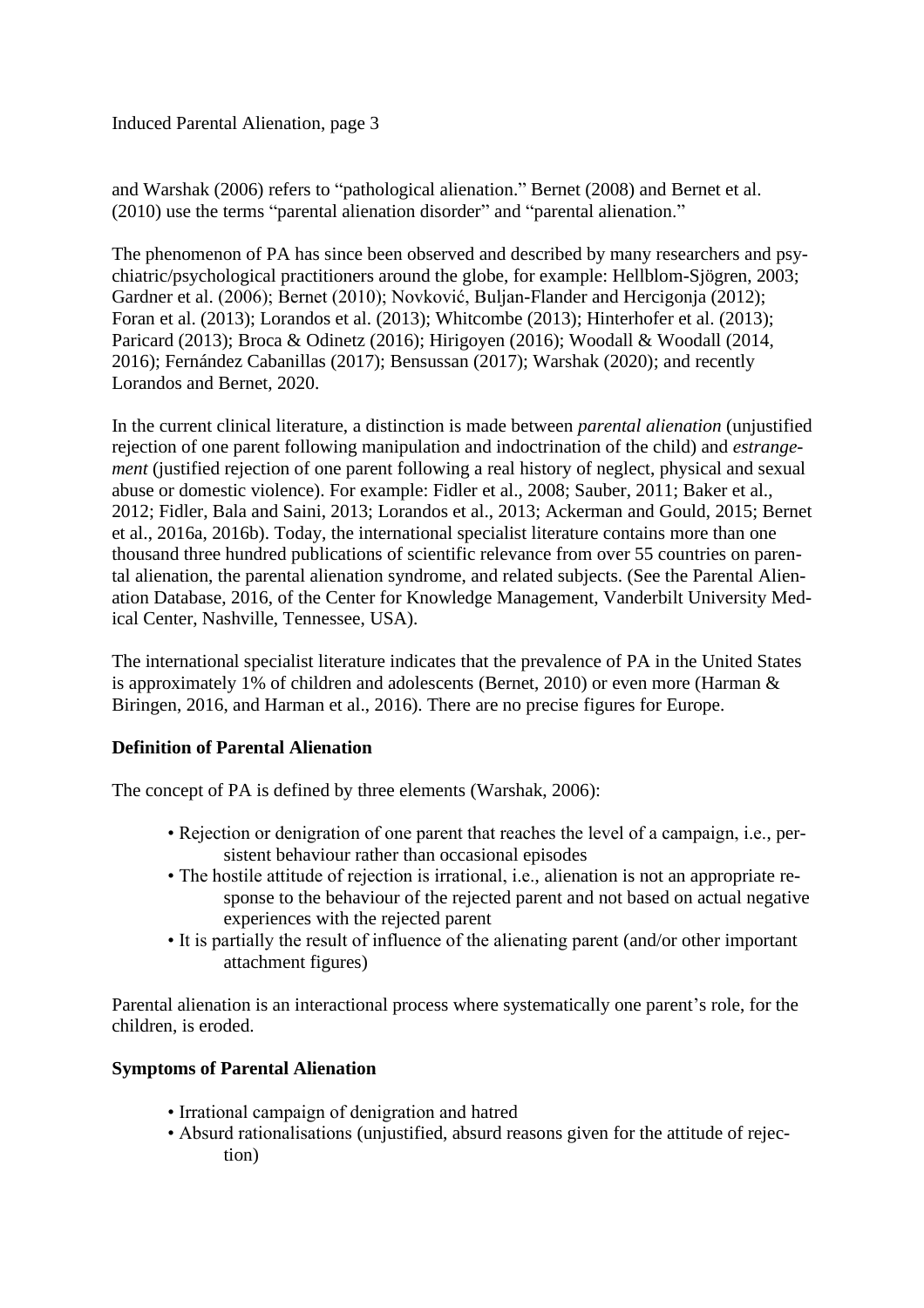- Lack of normal ambivalence (idealisation of one parent and demonisation of the other, black-and-white thinking)
- Reflexive support of the programming parent
- Denigration not just of the targeted parent but also of that parent's extended family and friends
- The "independent-thinker" phenomenon (the child's "own opinion" and "own will" are stressed)
- Lack of guilt over the cruel treatment of the alienated parent (the alienated parent is rejected with apparent lack of feeling or emotion)
- Use of "borrowed scenarios" (same accusations as those voiced by the alienating parent)

For validation see, for instance: Rueda, 2004; Burrill, 2006; Baker and Darnall, 2006, 2007; Hachenberg, 2014.

# **Differentiation of Parental Alienation on a Continuum of Three Levels of Severity, Each of Which Requires Specific Treatment Methods**

In *mild cases* of PA (Darnall, 2013) the child refuses contact with the non-resident parent, but enjoys it when contact has been made. The child can still distance himself/herself from the denigrations of that parent made by the alienating parent.

In *moderate cases* of PA (Worenklein, 2013) the symptoms are strongly manifest, with considerable problems in contact and handing over of the child. The child will stubbornly refuse contact, but responds once contact is made and when the alienating parent is absent.

In *severe cases* of PA (Warshak, 2013) the child will radically and without objective reasons refuse contact with one parent (father or mother) with whom s/he previously had a loving attachment, because s/he has internalised a false negative image of the parent.

The attitude of rejection and level of negativity vary considerably between the mild and moderate forms. The child manifests an extremely polarised view of his/her parents (black and white). In such a case, the family court in collaboration with a specially trained expert psychologist or therapist will be the final authority who can either interrupt the alienation process (for instance, with sanctions or a believable announcement or possibly implementa-tion of custody transfer) or ensure its permanence (through passive waiting: "If the child does not want to, there is nothing we can do.") (Kopetski, Rand & Rand, 2005; Warshak, 2015a, 2015b).

The presence and degree of PA are diagnosed on the basis of the behaviour observed in a child, not on the basis of the degree of manipulation to which the child is exposed. A careful evaluation (Bricklin & Elliott, 2006; Sauber & Worenklein, 2013) of the entire family system and identification of the manipulating person(s) is indispensable. Also, the role of the socalled alienated parent and his or her possible contribution to the process of alienation need to be evaluated, in order to avoid a misdiagnosis.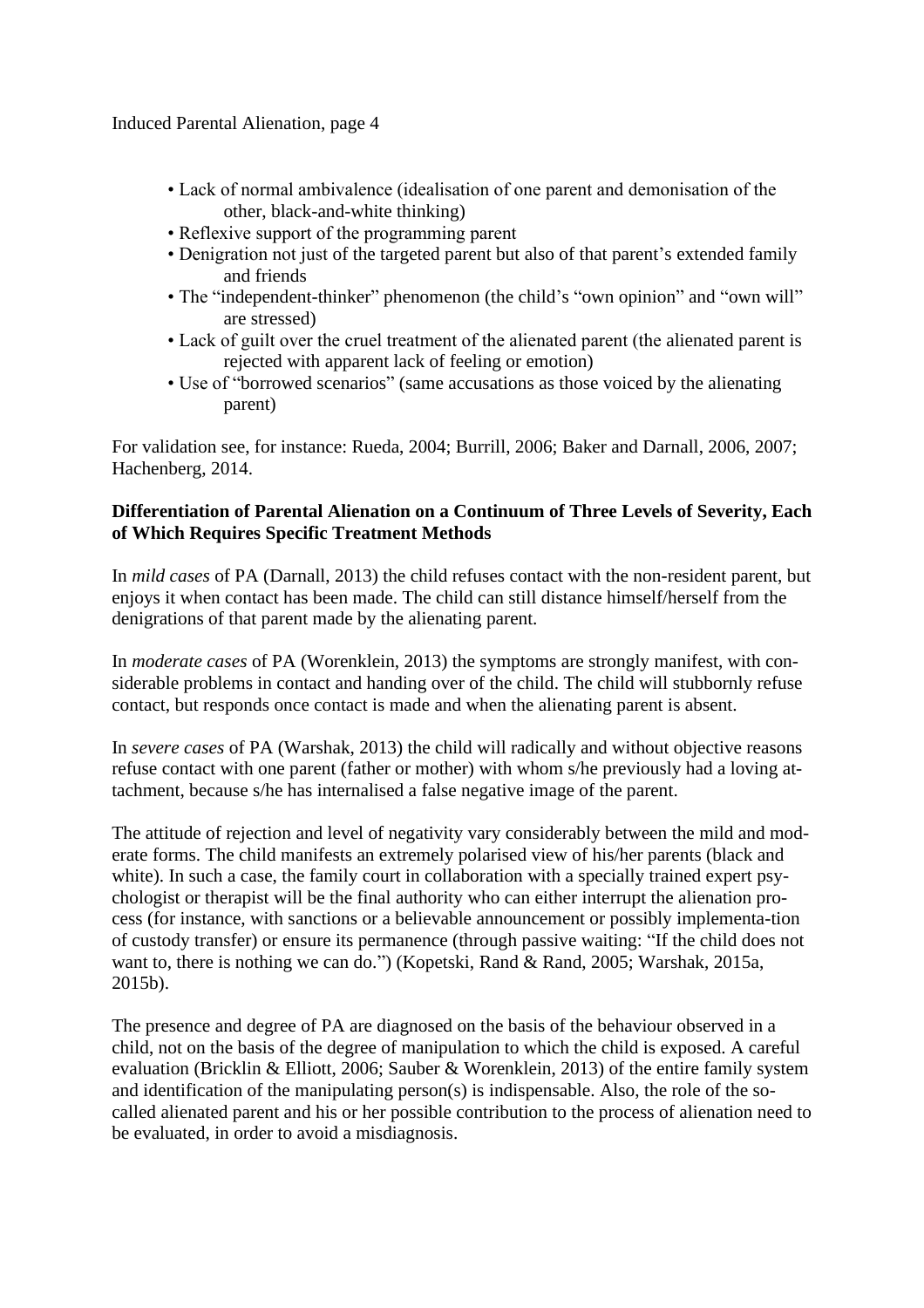Parental alienation is not the same as obstructing access for the noncustodial parent, or any kind of refusal of contact or alienation, as many believe (summary of the debate by Gödde, 2008); it is, in fact, a psychiatrically relevant disorder in children that results from traumatisation (Gardner, 1998, 2001a, 2001b; Warshak, 2006, 2015a, 2015b). It concerns the child's cognitive and emotional levels and his/her behaviour. In contrast to other—for instance, psychodynamic—interpretations of contact refusal by children (Figdor, 2003), PA always involves a severe obstruction of contact and/or manipulation and indoctrination of the child by others. Active manipulation is carried out—consciously or not—by the primary caregiver and/or other important attachment figures for the child. These manipulative persons are usually found to have specific psychological problems, such as severe narcissistic and/or borderline personality disorders (Kopetski, 1998a, 1998b; Siegel & Langford, 1998; Hirigoyen, 2016), traumatic childhood experiences (Blank, 2003; Bernet et al. 2015), paranoid coping with the divorce conflict, or psychosis (Gardner, 1998, 2001a; Johnston & Girdner, 2001; Johnston, 2005).

The attitude and behaviour of professionals accompanying the divorce process also play an important role in the course of the alienation process. (Andritzky, 2002a, 2002b; Harman & Biringen, 2016).

### **Important Alienation Techniques in Parental Alienation**

In a study of 97 adults who described themselves as victims of PA Baker and Darnall (2006) identified 66 different alienation strategies, 11 of which were mentioned by at least 20% of the study subjects. Significant alienation techniques in the induction of PA are, among others, denigration, reality-distorting negative presentation of the other parent, boycott of visitation, rupture of contacts, planned misinformation, suggestive influence, and confusing double-bind messages. Sometimes direct psychological threats (such as withdrawal of love, suicide threats) or physical threats (hitting, locking in) are used against children (Baker & Darnall, 2006, 2007). Two documentaries by G. Gebhard (see the References), "Victims of Another War – The Aftermath of Parental Alienation" (2005) and "Sarah Cecilie" (2016), show the problem from the point of view of formerly alienated children. (I recommend to look at these two films.) This enhances the loyalty conflict in the child, which exists in any case in a divorce situation. Fear, dependence on, submission of the child, making him/her pliable, and his/her identification with the alienating party play an important role (Cierpka & Cierpka, 2000; Baker, 2005a, 2005b, 2007). Related psychodynamics can be found in the Stockholm syndrome, in cases of hostage taking.

In a separate chapter of his book, Lowenstein (2007) explains the *Stockholm syndrome* in the context of the well-known "Natascha Kampusch abduction case" in Austria, showing how it relates to the PA (syndrome). In sect systems, too, similar mechanisms come into play (Thaler-Singer, 2003; Baker, 2005b). Some cases of the severe form of PA show similarities in their dynamics with the *Munchausen by proxy syndrome*, a disorder that involves parents artificially inducing or exaggerating symptoms of illness in their children (Rand, 1993; Eckhardt-Henn, 2000). The affected children depend upon outside help.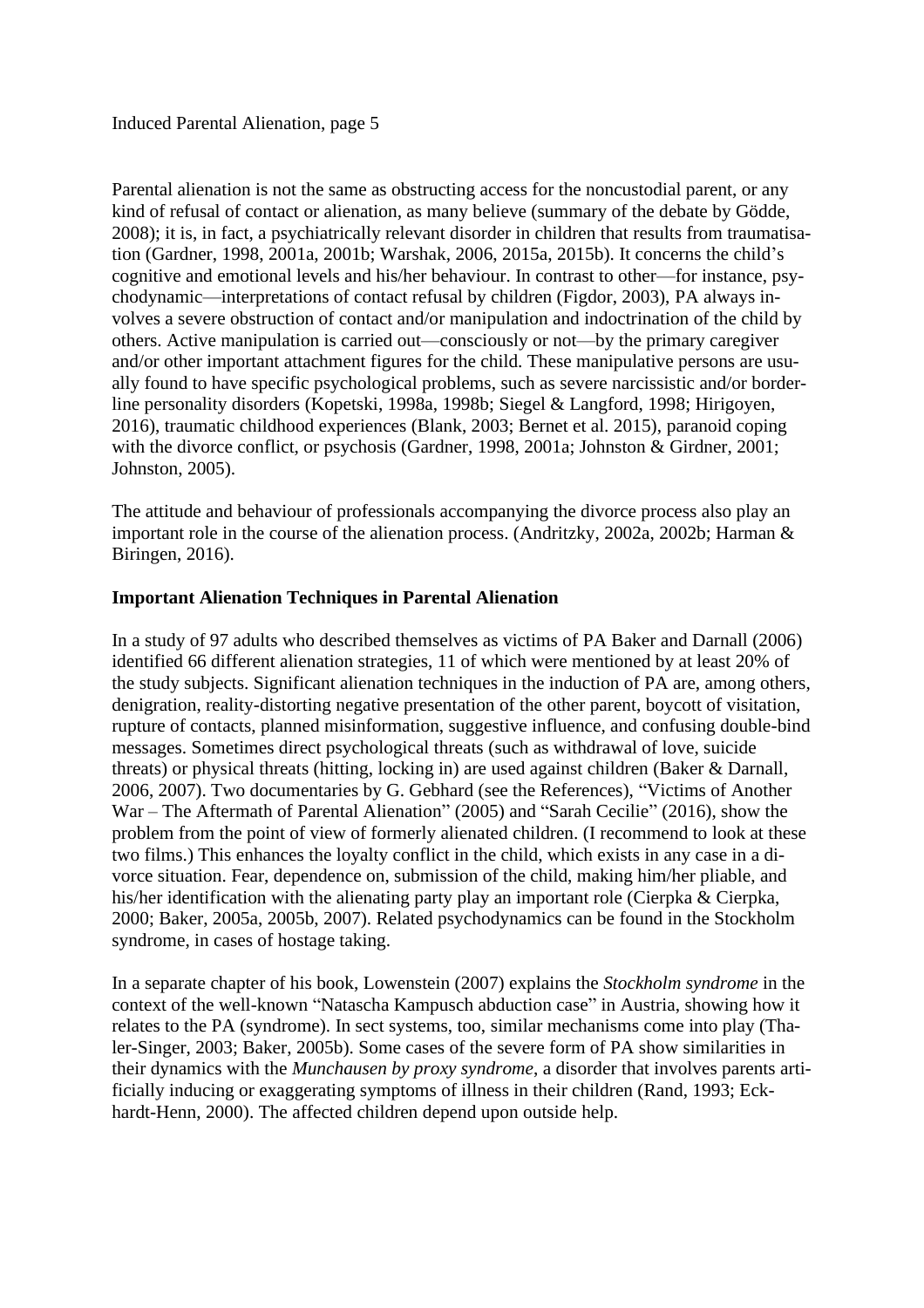# **Psychiatric and Psychosomatic Effects of Parental Alienation Induction on Affected Adult Children of Divorce**

A number of international authors consider PA induction as a form of psychological child abuse (Gardner, 1998, 2001a, 2001b; Kelly & Johnston, 2001; Deegener & Körner, 2005; Hirigoyen, 2016). This places PA in the field of psychotraumatology. In legal terms, it can be classified as a psychological hazard to the welfare of a child resulting from an abuse of parental care that exploits the dependency relationship of the child. (Kodjoe & Koeppel, 1998; Oberlandesgericht Frankfurt/M., 2000 (Frankfurt/Main higher regional court); Palandt et al., 2008; Staudingers, 2014). Some critics of the PA concept trivialise this or deny it, reducing the problem to the "parental conflict" or the child's "conflicting loyalties" during separation or divorce. (In the German-speaking area, for instance, Salzgeber, 2003, 2011; Salgo, 2006; Fegert, 2001, 2013a, 2013b; Heiliger & Hack, 2008; and others. Examples in USA include Bruch, 2001; Faller, 1998, 2020; Clemente, Padilla-Racero et al., 2015a, 2015b, 2016; Dallam & Silberg, 2016; Meier & Dickson, 2017; Geffner & Sandoval, 2020a, 2020b. The work published in the U.S. by Warshak, 2006, 2015a, 2020; Lorandos, 2006; Kopetski, 2006; Baker, Kase-Gottlieb & Verroccio, 2016, and recently Lorandos & Bernet, 2020, address this seriously distorted and biased misinformation on parental alienation theory and practice in considerable detail.

Children and adolescents experiencing their parents' repeated severe marriage crises, aggressive conflicts, and traumatic separation and divorce, may suffer from personal development disorders as a result of these chronic, diffuse stresses (Felitti et al.,1998, Adverse Childhood Experiences). In 70–90% of borderline personality disorders found in adults, childhood trauma could be shown retrospectively (Zanarini et. al., 1997). In PA cases of the severe form, there is often a long-term, or even permanent, rupture of the relationship and contact between the child and the parent, sometimes also between siblings, with the related pathological consequences (Binckli, 2001; Bäuerle & Moll-Strobel, 2001; Petri, 2011) The psychological trauma suffered by the PA child, the left-behind parent, and other close relatives (such as the grandparents) is rarely given adequate consideration (Kolk et al., 2000; Kodjoe, 2000). People who have been traumatised in this way will later often suffer considerable psychological, psychosomatic, or psychiatric problems and seek treatment at psychiatric and/or psychotherapeutic practices and clinics (Bron et al., 1991; Kernberg et al., 2000; Boch-Galhau & Kodjoe, 2003). In her book, Hummel (2010) explains why it is particularly common that fathers are more often victims of induced PA. In the chapter "Entfremdete Kinder" ("Alienated children") the author presents the well-researched PA case of "Timo," an object lesson for professionals involved in divorce processes.

This matches a finding from divorce research, which says that the primary negative aspect of parental divorce is the resulting loss of a parent for the child. The consequences for the child resulting from a lack of availability of the mother or father have been described widely in the literature (Wallerstein & Kelly, 1980; Hetherington & Kelly, 2002).

PA induction in a child results in a confused self-perception and perception of others, and in profound self-alienation. The children forget how to trust their own feelings and perceptions. They are dependent on the goodwill of the programming, manipulating parent. They lose their sense of reality and of their own profile. Their own identity becomes uncertain, faded,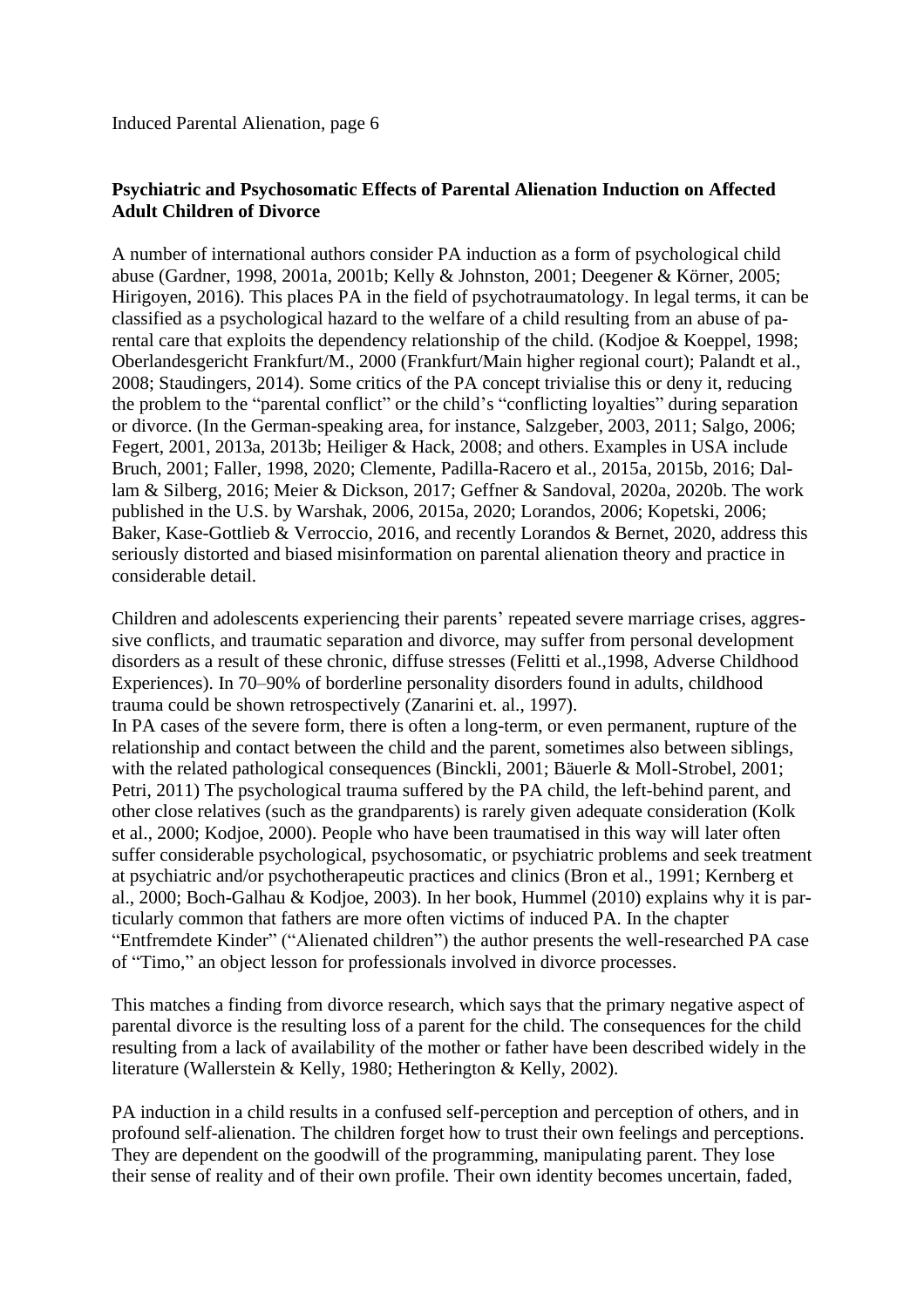and brittle. This can result in a negative self-assessment or a completely exaggerated opinion of oneself, a lack of self-esteem, and a deep sense of insecurity. The children cannot adequately develop their individuality and independence. This can result in specific personality disorders (F. 60 in ICD-10) with the "false self" phenomenon (Winnicott, 1990), such as can be found with eating disorders, addictions, posttraumatic stress disorders, and other mental and psychosomatic disorders (Uexküll, 2002).

The imposed, active rejection, denial and reality-distorting negative image of a previously loved parent are more damaging to the children's self and their core, particularly parts of their autobiographical self and their roots, than the loss as such (for instance, in the event of a death). Both severe feelings of guilt and the parent's share in the child's personality have to be suppressed or split. He or she has no stable roots in the severed parent's family-of-origin system. This can result in additional long-term developmental and relationship problems, some of which may be passed on to the next generation (Mullen et al., 1996; Gordon, 1998; Wallerstein et al., 2000). Psychological abuse is difficult to identify because it often manifests itself not as an intention to harm. However, because of its devastating and long-term psychopathological impact, it must be no more tolerated than other forms of abuse. Children must be kept safe from it.

As with the age of criminal responsibility, an assessment of the supposed wishes of a child needs to take into account whether the child's level of development is such that he or she can be assumed to make free-will decisions or whether the apparently "independent wishes of the child" are not in fact based on manipulation ("independent-thinker phenomenon" as a symptom of PA).

In view of the research into associated aspects of developmental psychology and systemic components (such as loyalty conflicts and the destructive conflict dynamics of divorce (Minuchin, 1974) as well as into children's memory and their suggestibility from adults, social influences or forced influence (Loftus & Ketcham, 1995; Ceci & Bruck, 2002) and in view of the experiences gained with indoctrination of children and adolescents in sects and ideological systems (Thaler-Singer, 2003; Baker, 2005 b), the wishes a child voices and a child's recollection are particularly significant in acrimonious separation and divorce, in the diagnosis of PA, and particularly PA linked with accusations of child sexual abuse.

To prevent seriously wrong decisions (Cases that caused particular controversy in Europe for instance: *In Germany* the *"Wormser Missbrauchsprozesse"(sexual abuse trials of Worms),*  (Steller, 1998) and *in France "l'Affaire d'Outreau" (The affair of Outreau)* (Beermann, 2004; Dossier special Outreau, www.acalpa.org), for children and parents as regards contact and custody rights, differential diagnosis in the latter case must distinguish carefully between (a) real sexual abuse; (b) "abuse of abuse" as a strategy or pathology (for instance, projection of sexual fantasies onto a later partner after traumatic childhood experiences of abuse; paranoid response to the experience of separation and divorce; psychoses) and (c) false accusations of abuse in cases of PA. (Bernet, 1993, 2006; Steller, 1998; Volbert, 2004).

PA is an international phenomenon, which empirical studies have shown to exist in various countries (Dum, 2013a), and which is reflected in around 1500 court rulings, for instance, in the United States and Canada (Bernet, 2010; Lorandos, 2013; Lorandos & Bernet, 2020); in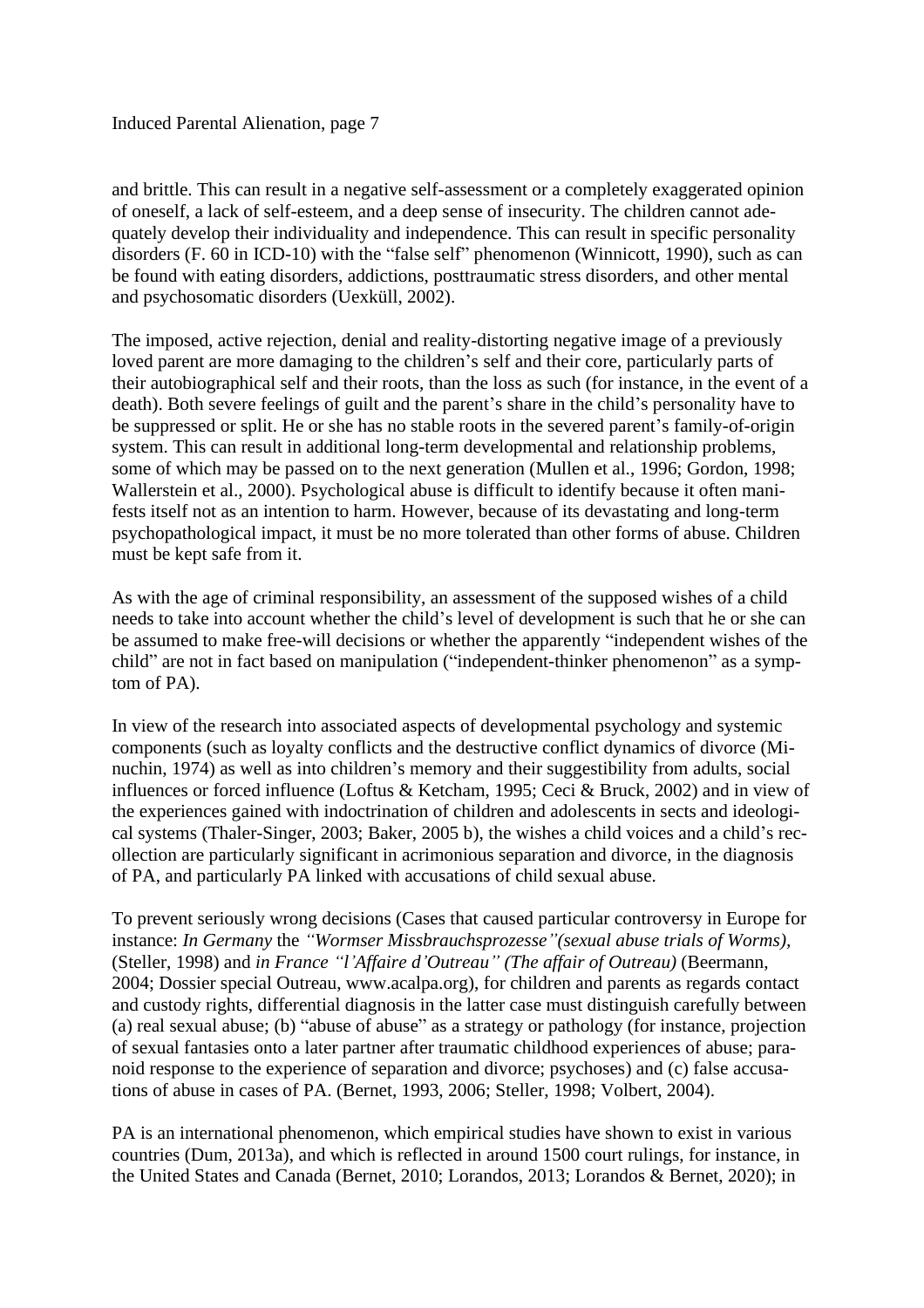the Brazilian law on Parental Alienation/Law 12318 of 2010 (Brockhausen, 2013); in the laws of some other South American countries (Dum, 2013a) and in rulings by the Strasbourgbased European Court of Human Rights (ECHR), for instance, Sommerfeld v Germany (2003); Koudelka and Zavrel v Czech Republic (2006 and 2007); Plasse-Bauer v France (2006); Minecheva v Bulgaria (2010); Bordeiana v Moldova (2011) and others (see Dum, 2013 b). Recent cases include: K. B. and others v. Croatia (2017) (https://strasbourgobservers.com/2017/04/25/k-b-and-others-v-croatia-the-courts-first-steps-to-tackle-parental-alienation); Aneva and others v. Bulgaria (2017) http://hudoc.echr.coe.int/eng?i=001-176982; Case of R. I. and others v. Romania (2018) http://hudoc.echr.coe.int/eng?i=001-187931; and Case of Pisică v. Moldavia (2019) https://hudoc.echr.coe.int/eng#{"itemid":["001-197214"]}. In France by the national court of appeal (Cour de Cassation, 2013) and in rulings by the higher regional courts of several European countries, for instance, England, France, Germany, Italy, Romania, Spain, Sweden and Switzerland and others (Bernet, 2010).

Despite the significance of PA both for mental health and legal professionals, and despite its acceptance in hundreds of court rulings around the world, the phenomenon is still denied and rejected by some colleagues. This continues to lead to questionable recommendations in expert reports and decisions in family courts, i.e., alienating parents are—unconditionally awarded sole custody while alienated parents are excluded from contact, supposedly to let the child settle down (see for example Heuchemer, 2017). But this settling down is a deceptive calm; in fact, it is "harmful to child development" (Klenner, 1995, citing John Bowlby, 1969, 1973: "stages of protest – despair – resignation – detachment/denial", in the sense of reactive depression and mental deprivation in childhood).

### **Some Programmes of Prevention and Intervention**

One form of interdisciplinary collaboration has been successfully practiced since 1993 in the Cochem court district in the German state of Rhineland Palatinate. It is known in Germany, also in political circles, as "Cochemer Praxis," the Cochem approach. This would appear to us an effective way of preventing the development of PA and the related social, medical-psychological and financial consequences. The Cochem approach is essentially based on scheduling family court cases quickly, and on the principle of "conflict resolution through multiprofessional networking" or the "prescribed cooperation in family conflicts as a process of attitude change" (Füchsle-Voigt, 2004) from the point of view of an expert psychologist, and (Rudolph, 2007) from the point of view of a former family judge. The Cochem approach has developed from practice. Its theoretical basis is traditional sociopsychological attitude research and the well-known theory of dissonance (Festinger, 1957). The aims of this method are the de-escalation of the parental conflict by moving away from a "winner-loser attitude" in the parents and professionals, and the restoration of parental autonomy and responsibility based on the protection of both the children's and the parents' rights. It requires the involvement of inter-disciplinary professional groups with a high level of experience and skill in working with high-conflict families of divorce. Today, there are a number of programmes of intervention with a similar approach in Europe (See Broca, 2016; Marique, 2016). Germanspeaking countries (particularly Austria and Switzerland) have been offering a collaborative law approach involving psychologists and legal professionals, similar to mediation, for some years.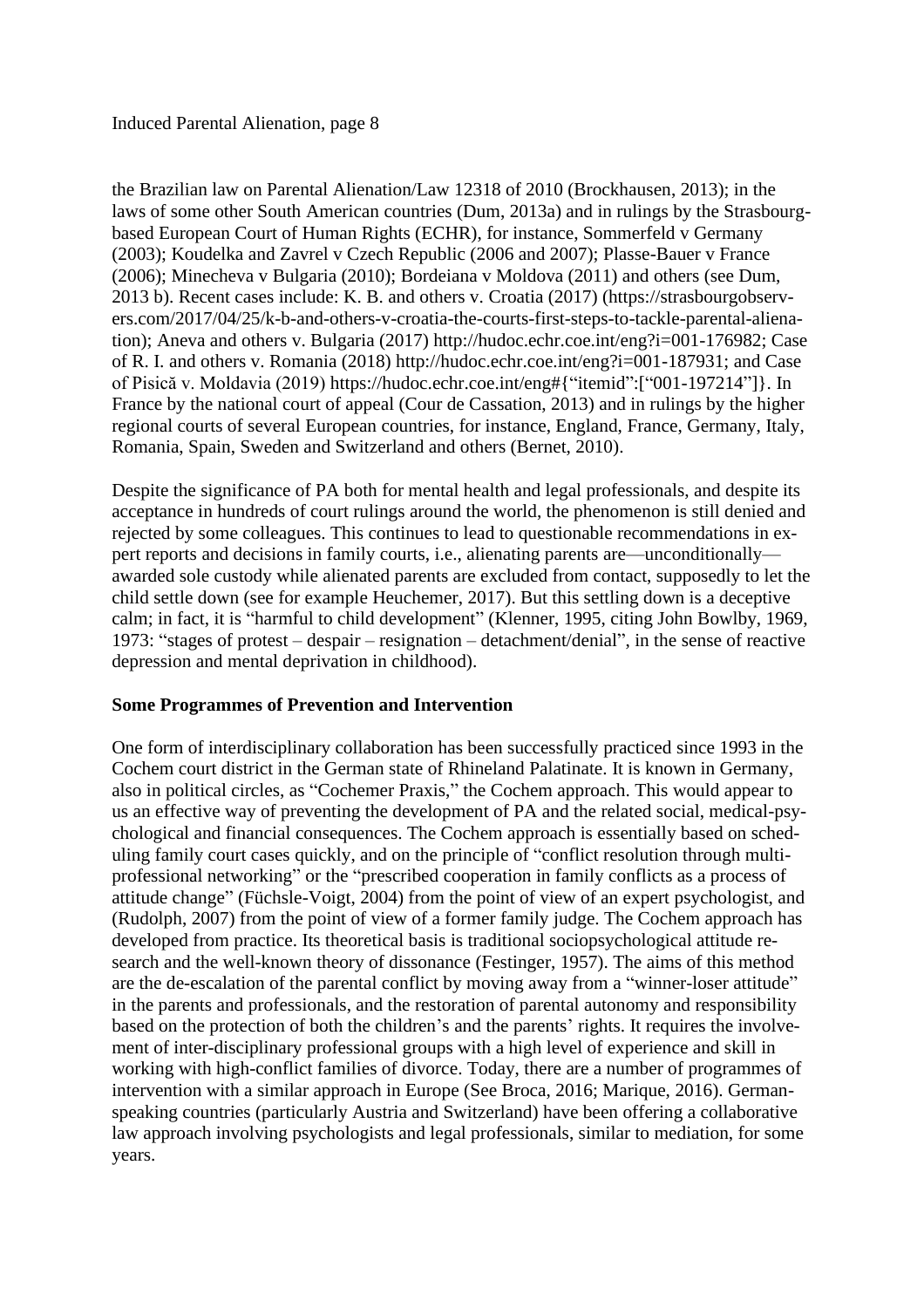Once the child is set in a strong attitude of rejection, it becomes very difficult to introduce suitable help and intervention. Many parents, but also social workers from the youth welfare office, judges, therapists and court experts, resign in such cases, which appear unsolvable. They advise waiting until the child one day initiates contact with the rejected parent. Opinions of professionals are divided on this issue. It may work in some cases. However, quite many cases exist, where contact was established only after many years, when the child was already a mature adult, or not at all, because the inner and outer emotional relationship had been fundamentally destroyed.

In Canada, England, USA, Australia, South Africa, Mexico, Israel, Croatia and Spain some programs of psychological intervention are now used and evaluated; the following are some examples: See: "Therapeutic interventions for children with parental alienation syndrome" (Gardner, 2001a); "The psychological effects and treatment of the Parental Alienation Syndrome" and "Parental Alienation: How to understand and address PA resulting from acrimonious divorce or separation" (Lowenstein, 2006, 2007); "Family bridges: Using insights from social science to reconnect parents and alienated children" (Warshak, 2010a); "Commentary on 'Family bridges ...'" (Kelly, 2010); "Helping alienated children with family bridges" (Warshak & Otis, 2010); "When a child rejects a parent: tailoring the intervention to fit the problem" (Friedlander & Walters, 2010); "Toxic divorce: A workbook for alienated parents" (Reay, 2011); "The psychosocial treatment of parental alienation" (Darnell, 2011); "A Family therapy and collaborative system approach to amelioration" (Gottlieb, 2012); "PIVIP – Programa de intervención para victimas de interferencias parentales" (Tejedor Huerta et al., 2013); "Reunification planning and therapy" (Sauber, 2013); "Working with alienated children and families – A clinical guidebook" (Baker & Sauber, 2013); "The application of structural family therapy to the treatment of Parental Alienation Syndrome" (Gottlieb, 2013); "Understanding and working with the alienated child" (Woodall & Woodall, 2014, 2016); "Family reflections: A promising therapeutic program designed to treat severely alienated children and their family system" (Reay, 2015); "An attachment-based model of Parental Alienation – Foundations" Childress, 2015); and "Restoring family connections" (Baker, 2016). The latter is a new resource available for licensed mental health professionals working with targeted parents and their adult alienated children to use in their outpatient practice.

In the Family Separation Clinic, London, U.K., directed by Karen and Nick Woodall a child protection approach is used. They say:

Where alienation is identified, we utilise a legal and mental health interlock (in which the legal intervention deals with the power and control element through the threat of sanction and the mental health intervention deals with the issue within the family) to produce the conditions in which dynamic change for the child becomes possible, and implement a structured intervention based on immediate relief of splitting in the child. This typically involves an immediate reconnection with the rejected parent through in situ therapeutic interventions where possible or, where determined by the court, a change of residence with a therapeutic bridging plan. This approach seeks to protect the child as a matter of priority by constraining the alienating parent's behaviours, where possible, or protecting the child from the source of harm where constraint is not possible. Further, it always seeks to protect the child's right to a relationship with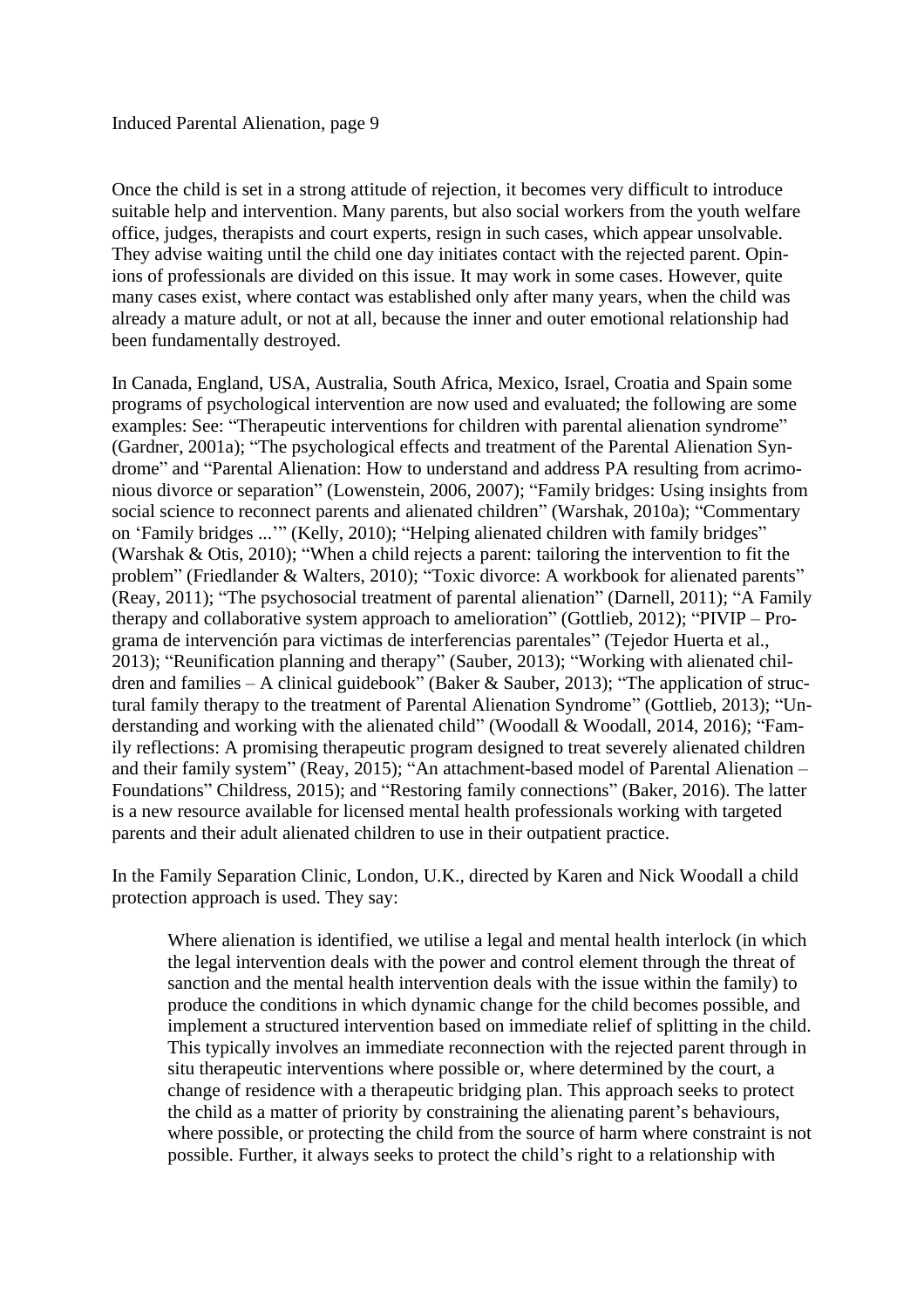both parents and supports a permanent resolution of child's defensive splitting. (Woodall & Woodall, 2019)

These psycho-educational and family therapy programmes, which may also be of interest to other countries, attempt to help severely alienated children of divorce rebuild the lost relationship to one parent and their lost identity. They show that—contrary to popular opinion it is indeed possible to mitigate PA in high-conflict cases (Warshak, 2015a, 2015b). These are the aims of these programmes: to initiate contact and a relationship between the child and the alienated parent; to provide psycho-educational training to the parents; child-focused parental involvement; to re-establish reality and correct the child's and parents' distorted perceptions of the self and others' perceptions; to relieve the burden on the children and assist them in distancing themselves in the conflict of loyalties between the parents; to rebuild the destroyed emotional relationship with new, forward-looking shared experiences in a clearly structured, safe and relaxed context; to restore functioning communication; to improve the handling of conflicts and reorganise family relationships. The children learn to develop a more realistic and balanced view of both their parents and to reduce black-and-white thinking. Experiences with the programmes and evaluations have so far shown a high success rate. If interested, you can find details of this work in the literature mentioned.

### **Concluding Remarks**

In view of the psycho-traumatic long-term effects of pathological alienation and contact loss, the development of PA in children and parents cannot be viewed as a private family affair. In cases of high-conflict separation or divorce battles where the children are used and manipulated and there is thus a risk of PA development, the early active and interdisciplinary collaboration of all professions involved is essential, to reduce the parental conflict through adequate interventions. In particular the special psychological issue of alienating parents needs to be taken into account in this.

Where this is not possible, because of one parent's or even both parents' psychopathological situation, compulsory psychological counselling and directive or confrontational interventions and/or structural family court actions are required (such as sanctions or custody transfer with psychological support), because this is where the limits of family autonomy are reached. PA is then no longer a custody issue but a child protection issue. Reports of experiences gained in Canada, Britain, the United States, Australia, South Africa, Croatia, Spain and in a few cases in Germany, encourage a stronger directive and confrontational approach. They are supported by research findings that rate these interventions as having a similar level of success as interventions of a voluntary nature. Complementary legislation may well have to be considered. (see for instance Templer et al., September 2016, https://doi.org/10.1111/1467- 6427.1213)

As regards future scientific research (particularly in the fields child and adult psychiatry, psychosomatics, and psychotraumatology), it will be necessary to conduct further systematic empirical studies of larger samples with standardised measures and suitable scientific con-trols to resolve some of the existing controversies regarding the validity and reliability of the PA diagnosis—in the sense of a secondary disorder in children that results from severely manipulative misconduct by the parents and/or other important attachment figures—and to further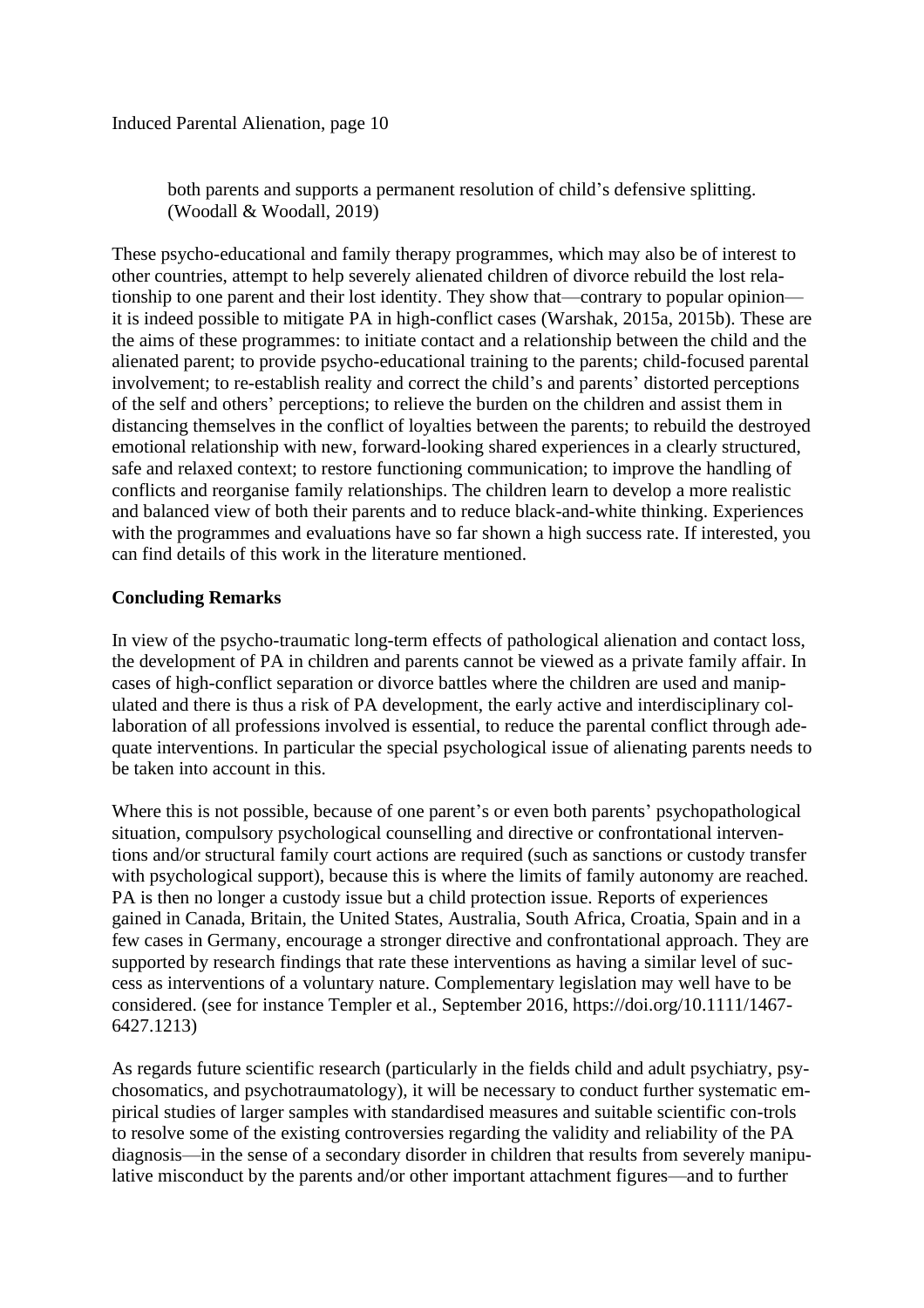strengthen the scientific validity of the PA concept. This also includes further epidemiological clinical studies of the long-term progression and effects of PA, and of the result of effective interventions at different severity levels of the disorder. Findings from future studies should help us gain a better understanding of improved ways to help pathologically alienated children and their families, in view of the rising divorce rate. — As for inclusion of "parental alienation" in the World Health Organisation (WHO)'s *International Classification of Diseases* (ICD-11), it remains to be seen what the responsible scientists ultimately will decide.

#### **References**

- Ackermann, M. J. & Gould, J. W. (2015), Child Custody and Access, in: Cutler, B. L. & Zapf, P. A. (Eds.), APA Handbook of Forensic Psychology, Vol. 1, Individual and situational influences in criminal and civil contexts, pp.  $454 - 457$ . American Psychological Association, Washington DC.
- Andritzky, W. (2002 a). Verhaltensmuster und Persönlichkeitsstruktur entfremdender Eltern: Psychosoziale Diagnostik und Orientierungskriterien für Interventionen. [Behavioural patterns and personality structure of alienating parents: Psychosocial and diagnostic criteria for intervention*]* [German]. Psychotherapie in Psychiatrie, Psychotherapeutischer Medizin und Klinischer Psychologie 7 (2): 166 - 182.
- Andritzky, W. (2002 b). Zur Problematik kinderärztlicher Atteste bei Umgangs- und Sorgerechtsstreitigkeiten. [Concerning problems with pediatric reports in the context of visitation- and custody litigation] [German] Kinder- und Jugendarzt 33 (11): 885 - 889 and 33 (12): 984 - 990.
- American Psychiatric Association (APA). (2013). Diagnostic and statistical manual of mental disorders 5 (DSM) (5<sup>th</sup> ed.). Arlington, VA: American Psychiatric Association Publishing.
- Baker, A. J. L. (2005 a). The Long-Term Effects of Parental Alienation on Adult Children: A Qualitative Research Study. American Journal of Family Therapy 33 (4): 289 – 302.
- Baker, A. J. L. (2005 b). The Cult of Parenthood: A Qualitative Study of Parental Alienation, Cultic Studies Review  $4(1)$ :  $1-29$ .
- Baker, A. J. L. (2007). Children of Parental Alienation Syndrome Breaking the Ties that Bind. W. W. Norton & Company, New York, London. Baker, A. J. L. (2016). Restoring Family Connections, www.amyjlbaker.wix.com/rfcprogram (accessed 1st March 2017)
- Baker, A. J. L. & Darnall, D. (2006). Behaviors and Strategies Employed in Parental Alienation: A Survey of Parental Experiences, Journal of Divorce & Remarriage 45 (1/2): 97 – 123.
- Baker, A. J. L. & Darnall, D. (2007). A construct study of the eight symptoms of severe parental alienation syndrome: A survey of parental experiences. Journal of Divorce & Remarriage 47 (1/2): 55 – 75.
- Baker, A. J. L., Burkhard, B. & Kelly, J. (2012). Differentiating alienated from not alienated children: A pilot study. Journal of Divorce and Remarriage 53 (3): 178 – 193.
- Baker, A. J. L. & Sauber, S. R. (Eds.) (2013). Working with Alienated Children and Families – A Clinical Guidebook, Routledge, New York, NY.
- Baker, A. J. L., Kase-Gottlieb, L. & Verrocchio, M. C. (2016). The reality of parental alienation: Commentary on Judicial decision-making in family law proceedings by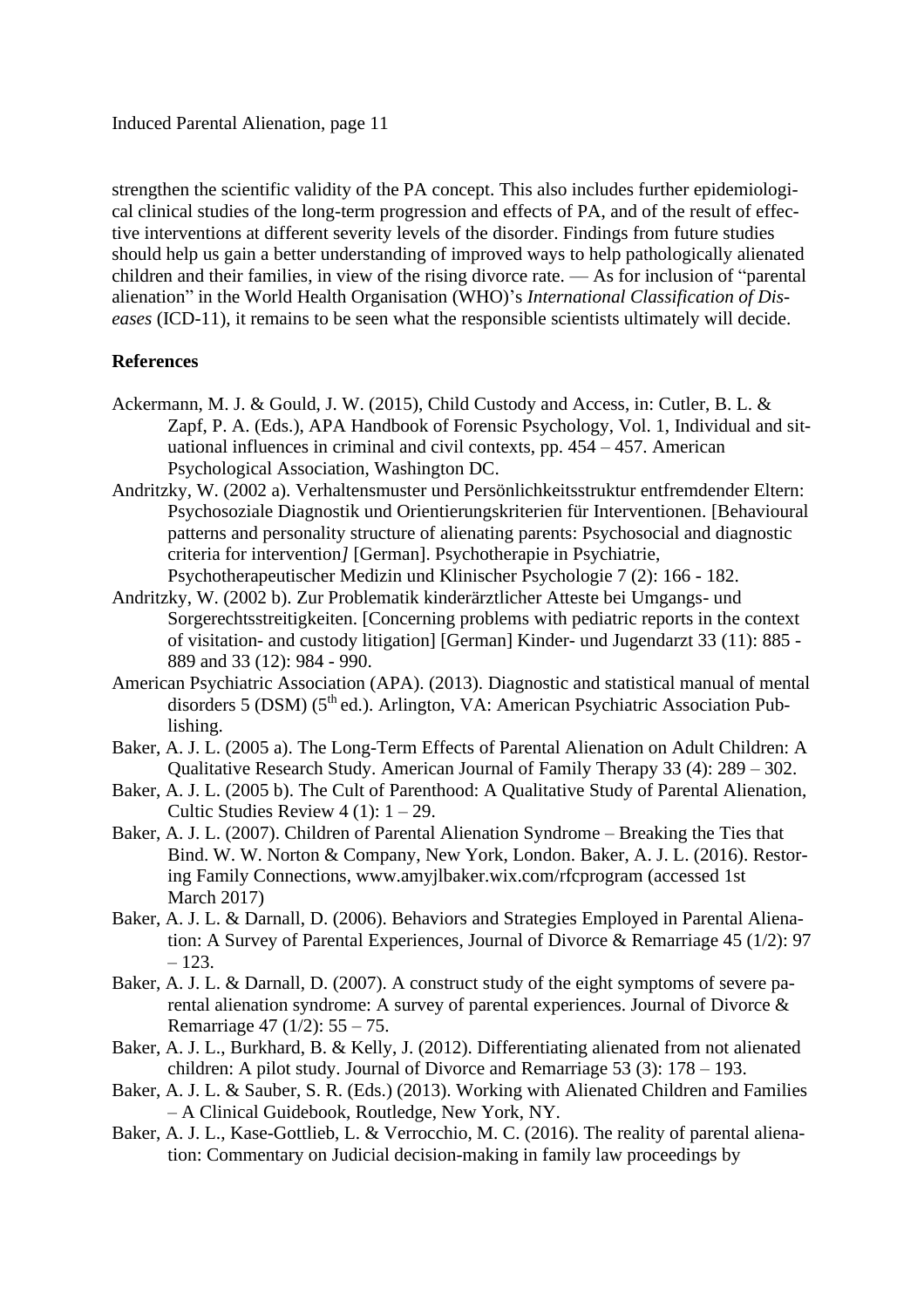Clemente, Padilla-Racero, Gandoy-Crego, Reig-Botella & Gonzalez-Rodriquez" American Journal of Family Therapy 44 (1): 46 -51

Bäuerle, S. & Moll-Strobel, H. (Eds.) (2001). Eltern sägen ihr Kind entzwei, Trennungserfahrungen und Entfremdung von einem Elternteil. [Parents Sawing Their Child Apart: Separation Experiences and Alienation of a Parent] [German]. Auer, Donauwörth.

- Beermann, M. (2004). Ein Prozess wird zum Justiz-Skandal. [A trial turns into a legal scandal] [German]. Süddeutsche Zeitung 121, 26th May 2004.
- Bensussan, P. (2017). Alienation Parentale, abus psychologique de l'enfant et DSM-5 [Eltern-Kind-Entfremdung, psychischer Kindesmissbrauch und DSM-5 ] [French]: L'Encéphale 43: 510 – 515.
- Bernet, W., (1993). False statements and the differential diagnosis of abuse allegations. Journal of the American Academy of Child and Adolescent Psychiatry 32 (5): 903 – 910.
- Bernet, W. (2006). Sexual abuse allegations in the context of child custody disputes, In: Gardner, R. A., Sauber, S. R. & Lorandos, D. (Eds.): The International Handbook of Parental Alienation Syndrome – Conceptual, Clinical and Legal Considerations, pp. 242 – 263, C. C. Thomas Publ., Springfield, IL.
- Bernet, W. (2008). Parental Alienation Disorder and DSM-V. American Journal of Family Therapy 36 (5): 349 - 366.
- Bernet, W. (2010). Parental Alienation, DSM-5 and ICD-11, C. C. Thomas Publ., Springfield, IL.
- Bernet, W. (2015). Parental Alienation Misinformation versus Facts, Judges Journal, Vol. 54, No.3: 23 – 27, Summer, 2015.
- Bernet, W. & Baker, A. J. L. (2013). Parental Alienation, DSM-5 und ICD-11: Response to critics. Journal of American Academy of Psychiatry and Law 41 (1): 98 – 104
- Bernet, W., Boch-Galhau, W. von, Baker, A. J. L. & Morrison, S. (2010). Parental Alienation, DSM-5 and ICD-11. American Journal of Family Therapy 38(2):76 - 187.
- Bernet, W., Baker, A. J. L. & Verrocchio, M. C. (2015). Symptom Checklist-90-Revised Scores in Adult Children Exposed to Alienating Behaviors: An Italian Sample. Journal of Forensic Sciences 60 (2): 357 – 362.
- Bernet, W., Wamboldt, M. Z. & Narrow, W. E. (2016 a). Child affected by parental relationship distress, Journal of the American Academy of Child and Adolescent Psychiatry 55 (7): 571 – 579.
- Bernet, W., Öngider-Gregory, N., Reay, K. & Rohner, R. P. (2016 b). An Objective measure of splitting in Parental Alienation: The Parental Acceptance-Rejection-Questionnaire, Journal of Forensic Sciences, Vol. 55, Issue 10, Supplement, p. S201
- Blank, M. (2003). Anmerkungen zur Persönlichkeitsstruktur des betreuenden Elternteils als mögliche zentrale Ursache für die Entstehung eines elterlichen Entfremdungssyndroms. [Remarks on the personality structure of the custodial parent as a possible central cause for the development of a parental alienation syndrome] [German]. In: Boch-Galhau, W. von, Kodjoe, U., Andritzky, W. & Koeppel, P. (Eds.). Das Parental Alienation Syndrom – Eine interdisziplinäre Herausforderung für scheidungsbegleitende Berufe/The Parental Alienation Syndrome (PAS) – An Interdisciplinary Challenge for Professionals Involved with Divorce. [German/English] pp. 343 - 351. Verlag Wissenschaft und Bildung (VWB), Berlin.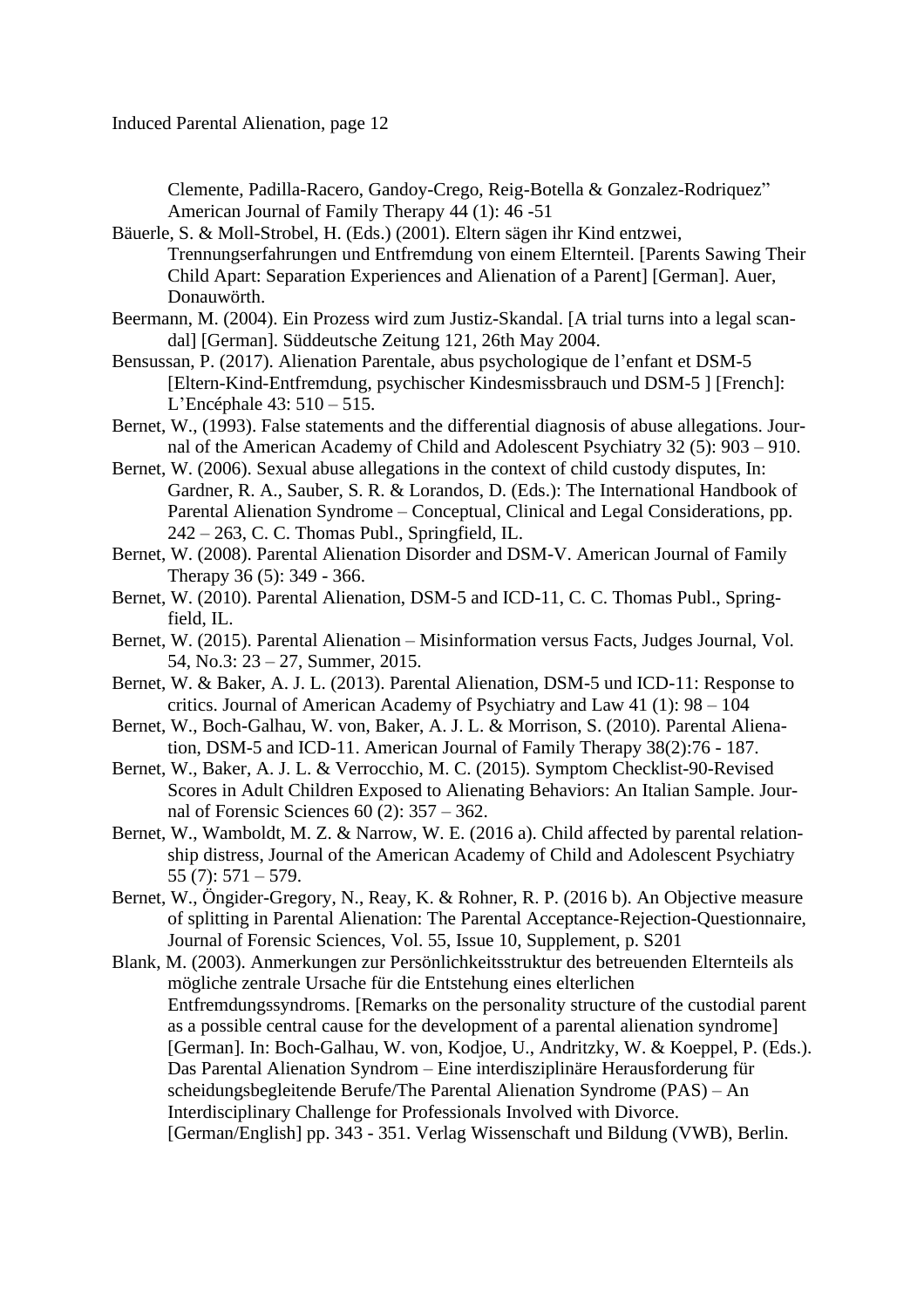- Boch-Galhau, W. von (2013 a). Parental Alienation and Parental Alienation Syndrome/Disorder – A serious form of psychological child abuse – with case examples. Verlag Wissenschaft und Bildung, Berlin, Germany.
- Boch-Galhau, W. von (2013 b). Kritische Anmerkungen zu J. M. Fegert: "Endgültiges Aus für das Parental Alienation Syndrome im amerikanischen Klassifikationssystem DSM-5" (ZKJ 2013, S. 190 f.), [Critical notes on J. M. Fegert "End of the road for the Parental Alienation Syndrome (PAS) in the DSM-5 US classification system"] [German] (ZKJ 2013, p. 190f.), In: Zeitschrift für Kindschaftsrecht und Jugendhilfe, Heft 10: 400
- Boch-Galhau, W. von & Kodjoe, U. (2003) Parental Alienation Syndrome Psychische Folgen für erwachsene Scheidungskinder und für betroffene Eltern. [Parental alienation syndrome - Psychological consequences for adult children of divorce and for affected parents] [German]. Interdisziplinäre Fachzeitschrift Kindesmisshandlung und – vernachlässigung 6 (1/2): 66 - 97
- Bowlby, J. (1969) Attachment and Loss, Vol. 1, Attachment, Basic Books, New York.
- Bowlby, J. (1973) Attachment and Loss, Vol. 2, Separation, Basic Books, New York.
- Bricklin, B. & Elliott, G. (2006). Psychological Test-Assisted Detection of Parental Alienation Syndrome. In: Gardner, R. A., Sauber, S. R. & Lorandos, D. (Eds.), The International Handbook of Parental Alienation Syndrome – Conceptual, Clinical and Legal Considerations, pp. 264 - 275, C. C. Thomas, Springfield, IL.
- Broca, R. (2016), Un changement de paradigme : le modèle de Cochem [A paradigm shift : The Cochem model] [French]. In: Broca, R. & Odinetz, O. (Eds.), Séparations conflictuelles et aliénation parentale – Enfants en danger [High-conflict separation and parental alienation – children at risk] [French], pp. 317 – 325, Ed. Chronique Sociale, Lyon.
- Broca, R. & Odinetz, O. (Eds.) (2016), Séparations conflictuelles et aliénation parentale Enfants en danger. [High-conflict separation and parental alienation – children at risk] [French], Ed. Chronique Sociale, Lyon.
- Brockhausen, T. (2013). Parental Alienation and the new Brazilian Law, Chap. 14, pp. 463 484, in: Lorandos, D., Bernet, W. & Sauber, S. R. (Eds.): Parental Alienation – The Handbook for Mental Health and Legal Professionals, C. C. Thomas Publ., Springfield. An English translation of the Law 12318 from 26th august 2010 can be found at http://www.mensdivorcelawblog.com/2010/brazil-outlaws-parental-alienation/; the original Portuguese version at http://www.planalto.gov.br/ccivil\_03/\_Ato2007- 2010/2010/Lei/L12318.htm (accessed on 21th February 2017).
- Bron, B., Strack, M. & Rudolph, G. (1991). Childhood experiences of loss and suicide attempts: significance in depressive states of major depressed and dysthymic or adjustment disordered patients. Journal of affective disorders 23: 165 - 172.
- Bruch, C. S. (2001). Parental Alienation Syndrome: Getting it Wrong in Child Custody Cases. Family Law Quarterly 35 (3): 527 - 552.
- Burrill, J. (2006). Descriptive statistics of the mild, moderate, and severe characteristics of Parental Alienation Syndrome, In: Gardner, R. A., Sauber, S. R. & Lorandos, D. (Eds.): The International Handbook of Parental Alienation Syndrome – Conceptual, Clinical and Legal Considerations, pp. 49 – 55, C. C. Thomas Publ., Springfield, IL.
- Ceci, S. J. & Bruck, M. (2002). Jeopardy in the Courtroom A Scientific Analysis of Children's Testimony (6. Ed.). American Psychological Association, Washington, DC.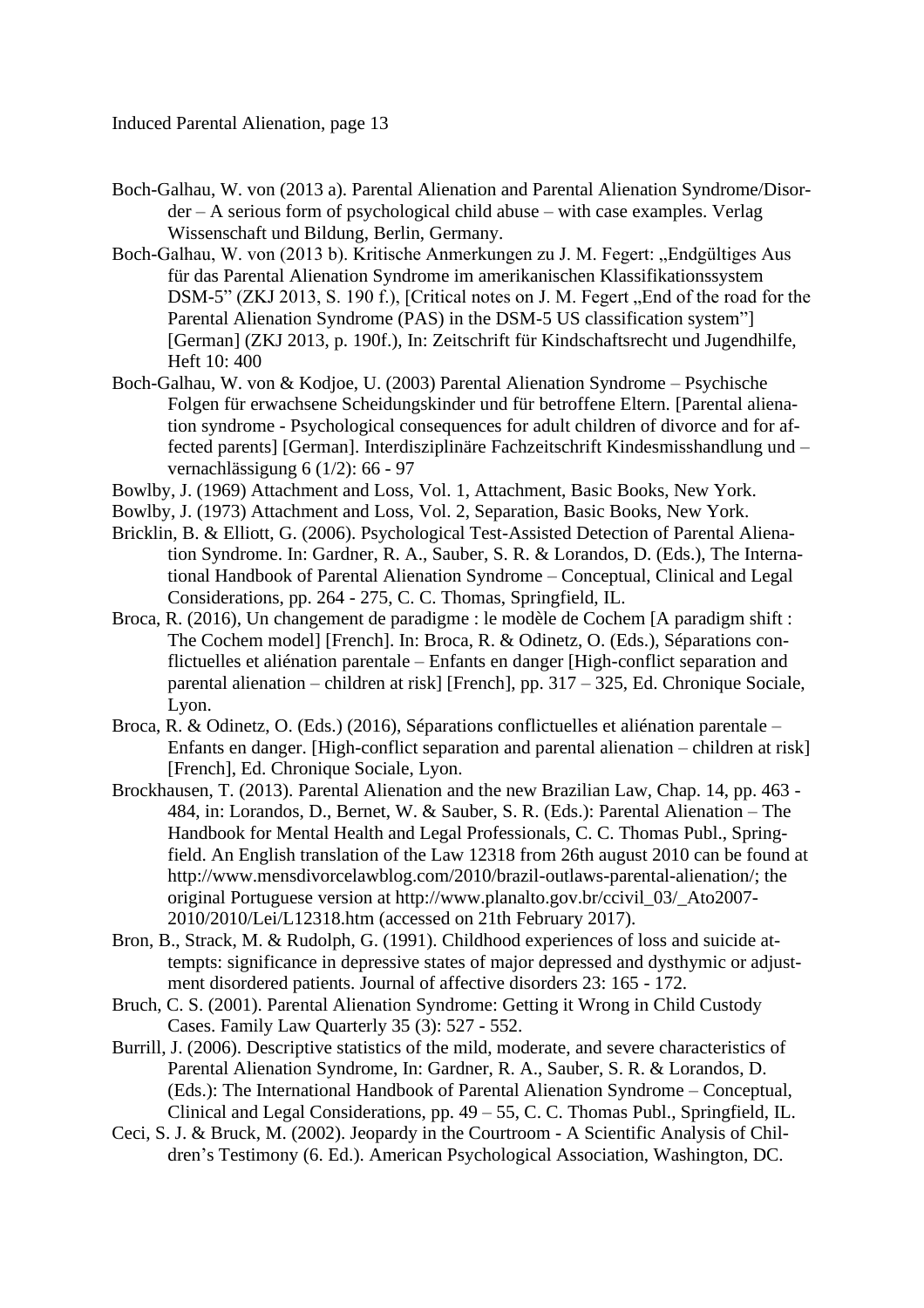- Childress, C. (2015). An attachment-based model of Parental Alienation Foundations, Oaksong Press, Claremont, CA.
- Cierpka, M. & Cierpka, A. (2000). Die Identifikationen eines missbrauchten Kindes [Identication of an abused child] [German] Psychotherapeut 42: 98 - 105.
- Clawar, S. S. & Rivlin, B. V. (1991). Children Held Hostage. Dealing with Programmed and Brainwashed Children. American Bar Association, Division of Family Law, Chicago.
- Clawar, S. S. & Rivlin, B. V. (2013). Children Held Hostage, Identifying Brainwashed Children, Presenting a Case, and Crafting Solutions, American Bar Association, Division of Family Law, Chicago.
- Clemente, M. & Padilla-Racero, D. (2015 a). Are children susceptible to manipulation? Children and Youth Services Review 51: 101 – 107.
- Clemente, M., Padilla-Racero, D., Gandoy-Crego, M., Reig-Botella, A. & Gonzalez-Rodriguez, R. (2015 b). Judicial decision-making in family law proceedings, American Journal of Family Therapy 43: 314 – 325.
- Clemente, M., Padilla-Racero, D. (2016). When courts accept what science rejects: Custody issues concerning the alleged "parental alienation syndrome", Journal of Child Custody 13  $(2-3)$ : 126 - 133.
- Cour de Cassation in France [The National French Court of Appeal, June 26, 2013] Le syndrome d'aliénation paren- tale reconnu par la Cour de cassation: les premiers pas d'une révolution dans le contentieux familial? [Cour de cassation recognizes parental alienation syndrome: a first step towards revolution in family disputes?] [French] Ruling no. 660 of 26th June 2013 (12-14.392), Cour de cassation – First Civil Division – ECLI:FR:CCASS:2013:C100660; see also: <http://www.courdecassation.fr/jurisprudence 2/premiere chambre civile 568/660 26 26933.html> (accessed on 30th Jan., 2017)
- Dallam, S. & Silberg, J. L. (2016). Recommended treatments for "Parental Alienation Syndrome" (PAS) may cause children foreseeable and lasting psychological harm. Journal of Child Custody 13  $(2 – 3)$ : 134 – 143.
- Darnall, D. C. (2011). The psychosocial treatment of parental alienation, Child and Adolescent Psychiatric Clinics of North America 20: 479 – 494.
- Darnall, D. C. (2013). Mild Cases of Parental Alienation, pp. 74 96. In: Lorandos, D., Bernet, W. & Sauber, S. R. (2013) Parental Alienation – The Handbook for Mental Health and Legal Professionals, C. C. Thomas Publ., Springfield, Il.
- Deegener, G. & Körner, W. (Eds.) (2005). Kindesmisshandlung und Vernachlässigung Ein Handbuch [Child Abuse and Neglect – A Handbook] [German], Hogrefe, Göttingen.
- Dossier Special Outreau, www.acalpa.org [accessed 20th may 2017]
- Dum, C. T. (2013 a). Parental Alienation Initiatives around the World, Chap. 13, pp. 425 462, in: Lorandos, D., Bernet, W. & Sauber, S. R. (Eds.): Parental Alienation – The Handbook for Mental Health and Legal Professionals, C. C. Thomas Publ., Springfield.
- Dum, C. T. (2013 b). Parental Alienation Initiatives around the World, Chap. 13, pp. 439 444, European Court of Human Rights, in: Lorandos, D., Bernet, W. & Sauber, S. R. (Eds.): Parental Alienation – The Handbook for Mental Health and Legal Professionals, C. C. Thomas Publ., Springfield.
- Eckhardt-Henn, A. (2000). Artifizielle Störungen und Münchhausen-Syndrom. [Factitious disorders and the Münchausen syndrome] [German]. In: Kernberg, O.F., Dulz, B. &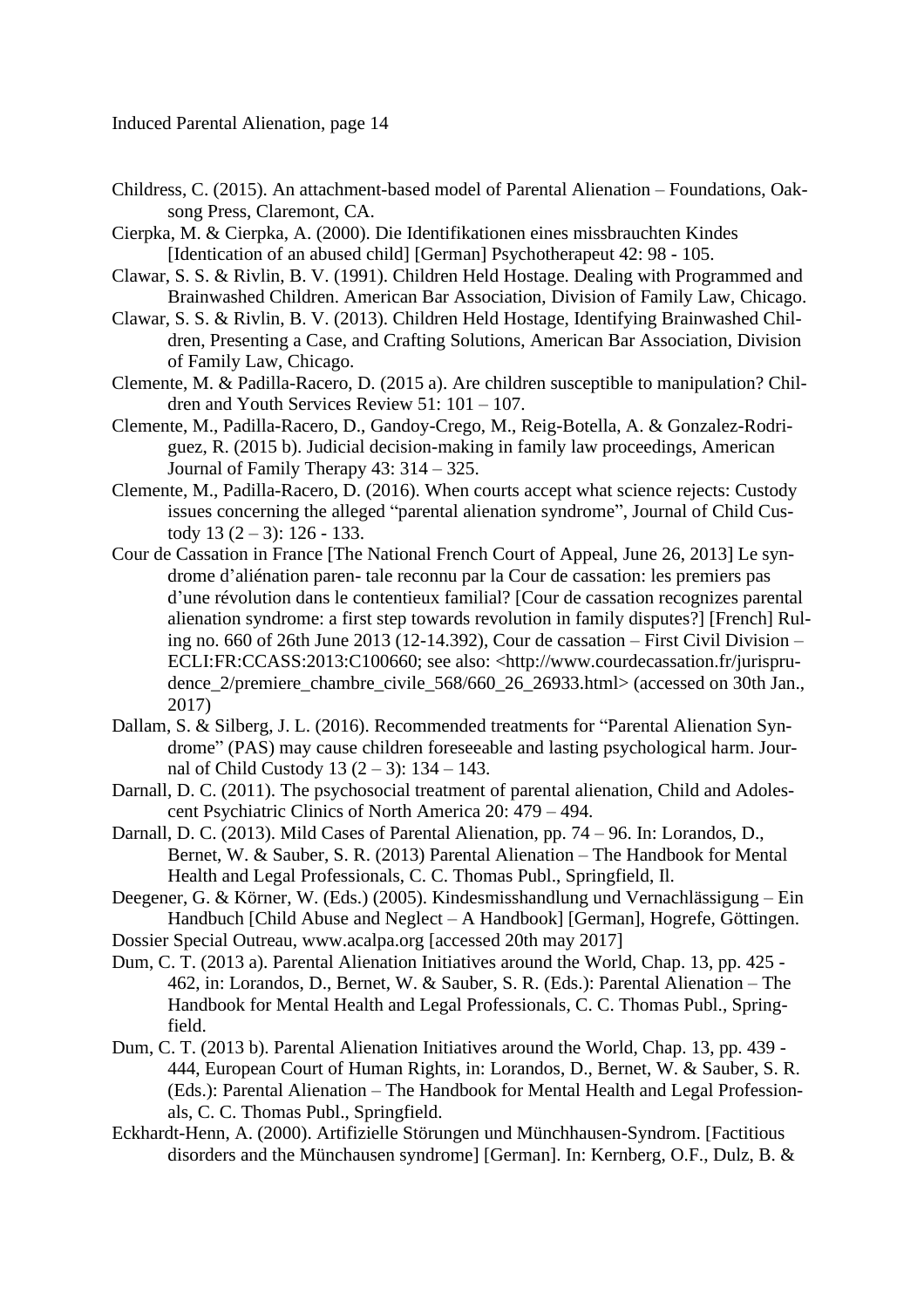Sachsse, U. (Eds.). Handbuch der Borderline- Störungen [Handbook of borderline disorders] [German], pp. 331 - 345. Schattauer, Stuttgart.

- Faller, K. C. (1998). The parental alienation syndrome: What is it and what data support it? Child Maltreatment 3 (2): 100 - 15.
- Faller, K. C. (2020). Introduction Parental Alienation: A Contested Concept. APSAC. Advisor, Special Section: Contested Issues, Vol. 32, No. 1: 17 - 22.
- Fegert, J. M. (2001). Parental Alienation oder Parental Accusation Syndrome? Die Frage der Suggestibilität, Beeinflussung und Induktion in Umgangsrechtsgutachten [Parental Alienation or Parental Accusation Syndrome? The issue of suggestibility, indoctrination and induction in expert reports for access rights] [German]. Kindschaftsrechtliche Praxis 4 (1): 3 - 7 and 4 (2): 39 - 42.
- Fegert, J. M. (2013 a). Endgültiges Aus für das Parental Alienation Syndrom (PAS) im amerikanischen Klassifikationssystem DSM-5 [Final from the Parental Alienation Syndrome (PAS) in the American Classification System (DSM-5)] [German]. Zeitschrift für Kindschaftsrecht und Jugendhilfe, Heft 5: 190 – 191.
- Fegert, J. M. (2013 b). Was fehlt, sind lediglich quantifizierende Studien eine Replik [What is missing are only quantifying studies. A replic] [German]. Zeitschrift für Kindschaftsrecht und Jugendhilfe, Heft 10: 401.
- Felitti, V. J., Anda, R. F., Nordenberg, D., Williamson, D. F., Spitz, A. M., Edwards, V., Koss, M. P. & Marks, J. S. et al. (1998) Relationship of Childhood Abuse and Household Dysfunction to Many of the Leading Causes of Death in Adults The Adverse Childhood Experiences (ACE) Study. AM J Prev Med; 14: 245-258.
- Fernández Cabanillas, F. J. (Ed.) (2017). Manual del Síndrome de Alienación Parental [Handbook of the Parental Alienation Syndrome] [Spanish], Editorial Paidós, Barcelona.
- Festinger, L. (1957). A Theory of Cognitive Dissonance. Stanford University Press, Stanford, CA.
- Fidler, B. J., N. Bala, R. Birnbaum & K. Kavassalis (2008). Challenging Issues in Child Custody Assessments: A Guide for Legal and Mental Health Professionals. Thomson Carswell, Toronto.
- Fidler, B., Bala, N. & Saini, M. A. (2013). Children who Resist Postseparation Parental Contact – A Differential Approach for Legal and Mental Health Professionals, American Psychology-Law Society Series, Oxford University-Press.
- Figdor, H. (2003). Psychodynamik bei sogenannten "Entfremdungsprozessen" im Erleben von Kindern – ein kritischer Beitrag zum PAS-Konzept [Psychodynamic aspects in so-called "alienation processes" as experienced by children - A critical contribution to the PAS concept] [German]. In: Boch-Galhau, W. von, Kodjoe, U., Andritzky, W. & Koeppel, P. (Eds.): Das Parental Alienation Syndrom – Eine interdisziplinäre Herausforderung für scheidungsbegleitende Berufe/ The Parental Alienation Syndrome (PAS) – An Interdisciplinary Challenge for Professionals Involved with Divorce. [German/English], pp. 187 - 206. Verlag Wissenschaft und Bildung (VWB), Berlin.
- Foran, H. M., Beach, S. R. H., Smith Slep, A. M., Heyman, R. E. & Wamboldt, M. Z. (Eds.) (2013). Family Problems and Family Violence – Reliable Assessment and the ICD-11, Springer Publisher Company, New York.
- Friedlander, S. & Walters, M. G. (2010) When a Child Rejects a Parent: Tailoring the Intervention to Fit the Problem, Family Court Review 48 (1): 98 – 111.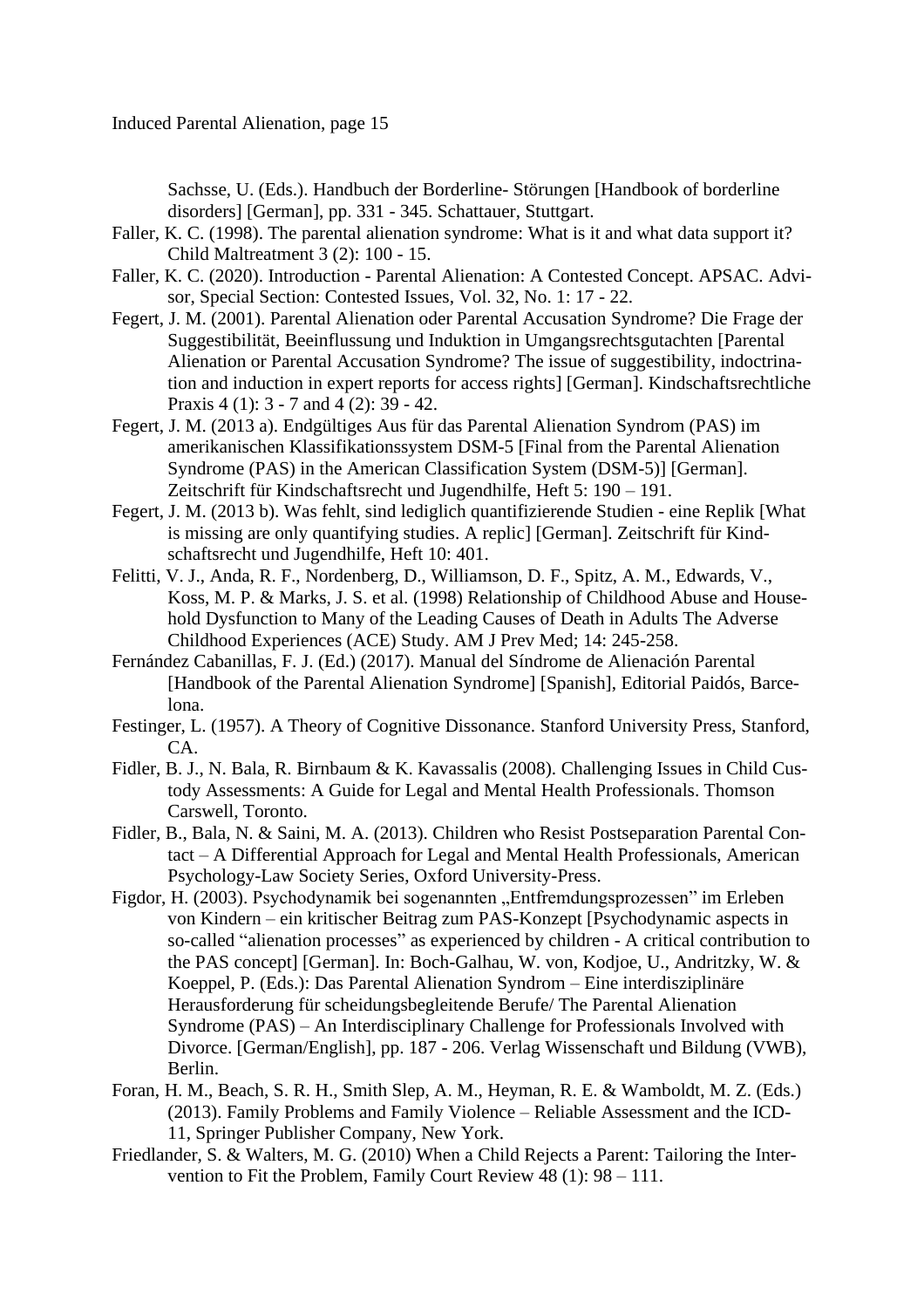- Füchsle-Voigt, T., (2004). Verordnete Kooperation im Familienkonflikt als Prozess der Einstellungsänderung: Theoretische Überlegungen und praktische Umsetzung [Mandated cooperation in family conflicts as process of ad- justment : Theoretical reflections and practical implementation] [German]. Familie, Partnerschaft und Recht 10 (11) 600 - 602.
- Gardner, R. A. (1985). Recent trends in divorce and custody litigation. The Academy Forum  $29(2): 3 - 7.$
- Gardner, R. A. (1998). The Parental Alienation Syndrome (2nd ed.)., Creative Therapeutics, Cresskill, NJ.
- Gardner, R. A. (2001 a). Therapeutic Interventions for Children with Parental Alienation Syndrome. Creative Therapeutics, Cresskill, NJ.
- Gardner, R. A. (2001 b). Should courts order PAS-children to visit/reside with the alienated parent? A Follow-up Study. American Journal Forensic Psychology 19 (3) 61 - 106.
- Gardner, R. A., Sauber, S. R. & Lorandos, D., (Eds.) (2006). The International Handbook of Parental Alienation Syndrome: Conceptual, Clinical and Legal Considerations, Charles C. Thomas Publ., Springfield, IL.
- Gebhardt, G., Film: "Victims of Another War The Aftermath of Parental Alienation" (www.victimsofanotherwar.com) (2005) (accessed 21th Febr. 2017)
- Gebhardt, G., Film: "Sarah Cecilie" (2015) (You can see all versions of the film through the Action Against Abduction website at https://www.youtube.com/user/PACTonline (accessed 27th June 2017); [original English version with German subtitles] and https://www.youtube.com/watch?v=3qgj3WXYHyo (accessed  $27<sup>th</sup>$  June 2017)
- Geffner, R. & Sandoval, A. H. (2020 a). Parental Alienation Syndrome/Parental Alienation Disorder (PAS/PAD): A critique of a "Disorder" Frequently Used to Discount Allegations of Interpersonal Violence and Abuse in Child Custody Cases, APSAC Advisor, Vol. 32, No. 1: 28 - 37.
- Geffner, R. & Sandoval, A. H. (2020 b). Can There Be a Bridge Between Interpersonal Violence/Abuse and Parental Alienation Proponents: A Response to Milchman, APSAC Advisor, Vol. 32, No. 1: 38 - 42.
- Gijseghem, H. van (2004). L'aliénation parentale : les principales controverses. [Parental Alienation: The principal controversies] [French] La Revue d'Action Juridique et Sociale  $237 : 11 - 17$ .
- Gödde, M. (2008) Indikationsspezifische Strategien Indikation: Umgangsverweigerung bzw. Kontaktverunsicherung [Indication-specific strategies – Indication: Contact refusal or uncertainty about contact] [German]; in: Fthenakis, W. E. (Ed.), Begleiteter Umgang von Kindern - Ein Handbuch für die Praxis [Supervised visitation of children – A practical handbook] [German], pp. 245 – 305, C. H. Beck, Munich.
- Gordon, R. M., (1998). The Medea Complex and the Parental Alienation Syndrome: When Mothers Damage Their Daughter's Ability to Love a Man. In: Fenchel G.H. (Ed.) The mother-daughter relationship: echoes through time. pp. 207 - 225. Jason Aronson, Northvale, NJ.
- Gottlieb, L. J. (2012). Parental alienation syndrome: A family therapy and collaborative systems approach to amelioration. C. C. Thomas Publ., Springfield, Il.
- Gottlieb, L. J. (2013). The Application of Structural Family Therapy to the Treatment of Parental Alienation Syndrome, pp. 209 – 231; In: Baker, A. J. L. & Sauber, S. R., Working with Alienated Children and Families – a Clinical Guidebook, Routledge, New York.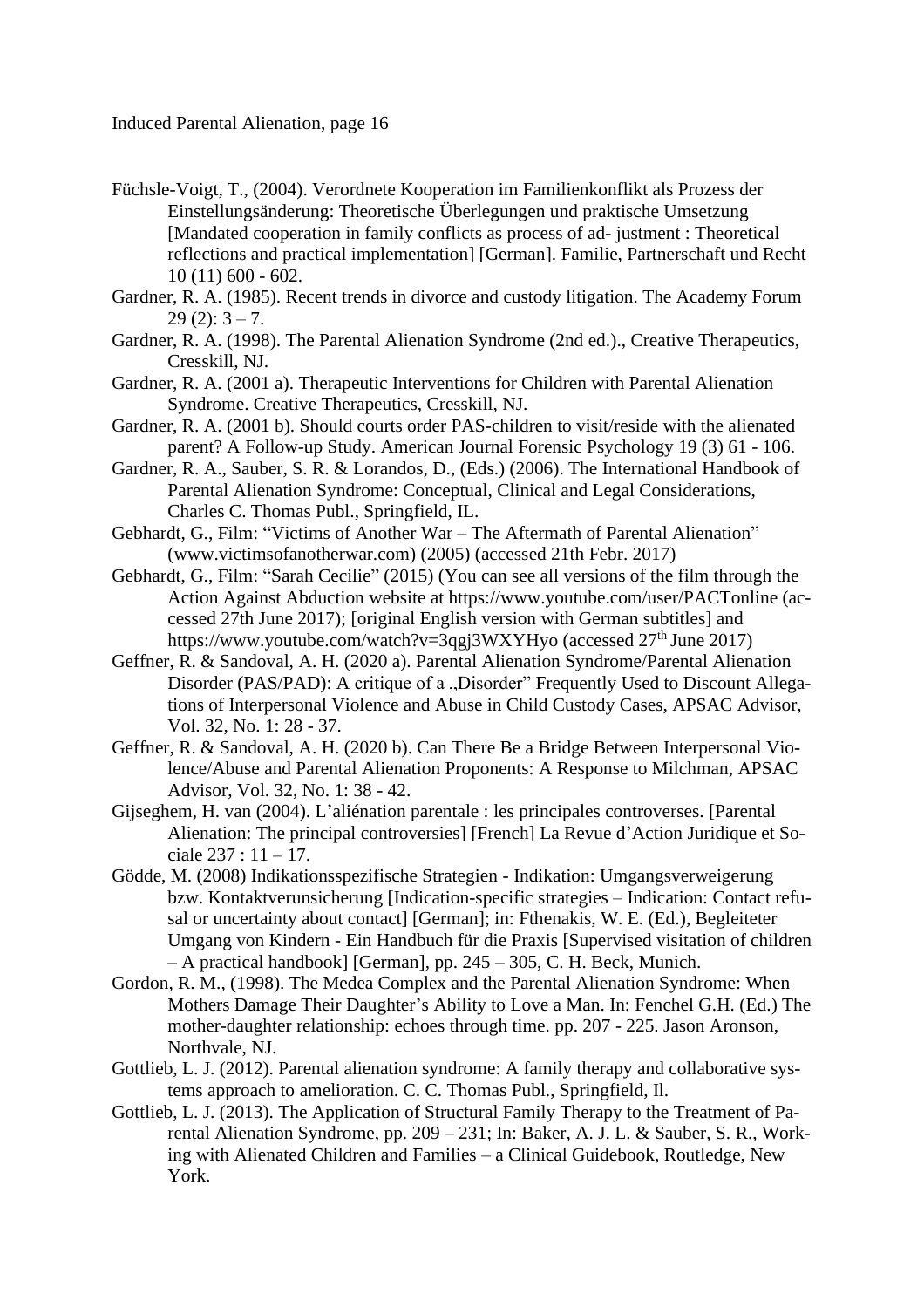- Hachenberg, M. (2014). Elterliche Entfremdung Diagnose und mögliche Folgen. [Parental Alienation – Diagnoses and Possible Consequences] [German]. Diploma Thesis, Psychological Institute, University of Würzburg, Germany.
- Harman, J. J. & Biringen, Z. (2016). Parents Acting Badly; How Institutions and Society Promote the Alienation of Children from their Loving Families. The Colorado Parental Alienation Project, Fort Collins, CO.
- Harman, J. J., Leder-Elder, S. & Biringen, Z. (2016). Prevalence of Parental Alienation drawn from a representative poll. Children and Youth Services Review, 66: 62 - 66.
- Heiliger, A. & Hack, E. K. (Eds.) (2008). Väter um jeden Preis zur Kritik am Sorge- und Umgangsrecht [Fathers at all costs - a criticism of custody and visitations rights] [German], Verlag Frauenoffensive, Munich.
- Hellblom Sjögren, L. (2003). Making a Parent Dangerous PAS in Sweden and Norway/Einen Elternteil gefährlich machen – PAS in Schweden und Norwegen. In: Boch-Galhau, W. von, Kodjoe, U., Andritzky, W. & Koeppel, P. (Eds.).: Das Parental Alienation Syndrom – Eine interdisziplinäre Herausforderung für scheidungsbegleitende Berufe/The Parental Alienation Syndrome (PAS) – An Interdisciplinary Challenge for Professionals Involved with Divorce. [German/English] pp. 235 - 248. Verlag Wissenschaft und Bildung (VWB), Berlin.
- Hetherington, E. M. & Kelly, J. (2002) For Better or For Worse Divorce Reconsidered, W. W. Norton & company. Inc., New York, London.
- Heuchemer, M. O. (2017). Kardinalfehler der Rechtsprechung im Umgangsrecht Rechtsfehler, Rechtsverletzungen und die (In-)Effizienz prozess- und materiellrechtlicher Korrekturmechanismen im Instanzenzug am Beispiel der Eltern-Kind-Entfremdung (Parental Alienation Syndrome "PAS") [Cardinal errors in judgements on access rights – legal errors, violations of rights and the (in)efficiency of corrective mechanisms in procedural and substantive law through the appeals process with reference to the example of Parental Alienation Syndrome "PAS"] [German], Familie und Recht 7: 368 – 372.
- Hinterhofer, H., Müller, T., Payrhuber, D., Pletzer, R. (2013) Das Eltern-Entfremdungs-Syndrom (PAS) aus medizinischer und rechtlicher Sicht. [The Parental Alienation Syndrome (PAS) from the point of view of medicine and law] [German] Juristische Blätter 135: 420 – 428 (Teil I) and 135: 488 – 496 (Teil II).
- Hirigoyen, M.-F. (2016). L'aliénation parentale comme abus de faiblesse [Parental Alienation as abuse of weakness] [French], pp. 102 – 115, in: Broca, R. & Odinetz, O. (Eds.), Séparations conflictuelles et aliénation parentale – Enfants en danger [Highconflict separation and parental alienation – children at risk] [French], Ed. Chronique Sociale, Lyon.
- Hummel, K. (2010). Entsorgte Väter Der Kampf um die Kinder: Warum Männer weniger Recht bekommen [Denied fathers – the battle over children: Why legal decisions favour men less frequently] [German], Lübbe-Verlag, Cologne.
- Johnston, J. R. (2005). Children of Divorce who Reject a Parent and Refuse Visitation: Recent Research and Social Policy Implications for the Alienated Child, Family Law Quarterly 38 (4): 757 – 775.
- Johnston, J. R. & Roseby, V. (1997). In the name of the child: A developmental approach to understanding and helping children of conflicted und violent divorce. Free Press, New York.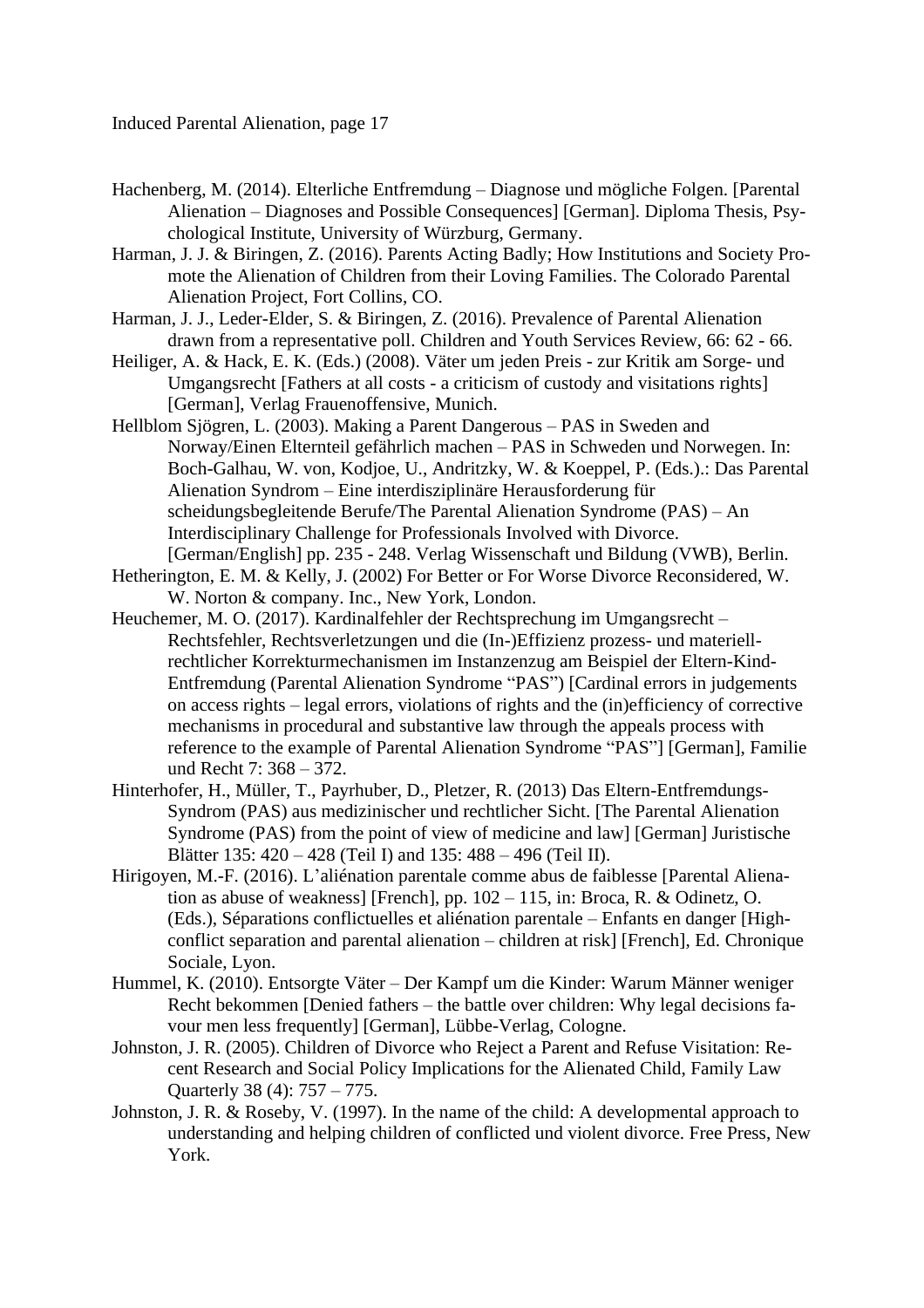- Johnston, J. R. & Girdner, L. K. (2001). Family Abductors: Descriptive Profiles and Preventive Interventions. Juvenile Justice Bulletin 1: 1 - 7. U.S. Department of Justice, Washington, DC.
- Kelly, J. B., & Johnston, J. R., (2001). The Alienated Child, A Reformulation of Parental Alienation Syndrome, Family Court Review 39 (3): 249 – 66.
- Kelly, J. B. (2010). Commentary on "Family Bridges: Using insights from social science to reconnect parents and alienated children" (Warshak, 2010). Family Court Review 48  $(1): 81 - 90.$
- Kernberg, O.F., Dulz, B. & Sachsse, U. (Eds.). (2000). Handbuch der Borderlinestörungen. [Handbook of Borderline Personality Disorders] [German]. Schattauer, Stuttgart.
- Klenner, W. (1995). Rituale der Umgangsvereitelung [Rituals of visitation refusal] [German] Zeitschrift für das gesamte Familienrecht 42 (24): 1529 – 1535.
- Klosinski, G. (1993). Psychological maltreatment in the context of separation and divorce. Child Abuse & Neglect 17: 557 – 563.
- Kodjoe, U. (2000). Auswirkungen des Vater-Kind-Kontaktverlustes: der immaterielle Schaden aus psychologischer Sicht – Anmerkungen zur Elsholz-Entscheidung des Europäischen Gerichtshofs für Menschenrechte. [Consequences of father-child contact disruption: The "immaterial loss" from a psychological view-point. Remarks about the Elsholz decision] [German]. Der Amtsvormund 73 (8): 641 - 643.
- Kodjoe, U. & Koeppel, P. (1998). The Parental Alienation Syndrome (PAS). Der Amtsvormund 71 (1): 9 – 26 and 71 (2): 135 - 140.
- Kolk, van der, B.A., McFarlane, A.C. & Weisaeth, L. (Eds.). (2000). Traumatic Stress, Grundlagen und Behandlungsansätze – Theorie, Praxis und Forschung zu posttraumatischem Stress sowie Traumatherapie, [Traumatic Stress – The effects of overwhelming experience on mind, body and society] [German], Junfermann, Paderborn.
- Kopetski, L. (1998 a). Identifying Cases of Parent Alienation Syndrome, Part I. The Colorado Lawyer 27 (2): 65 - 68.
- Kopetski, L. (1998 b). Identifying Cases of Parent Alienation Syndrome Part II. The Colorado Lawyer 27 (3):  $61 - 64$ .
- Kopetski, L. (2006). Commentary: Parental Alienation Syndrome. In: Gardner, R. A., Sauber, S. R. & Lorandos, D. (Eds.): The International Handbook of Parental Alienation Syndrome – Conceptual, Clinical and Legal Considerations, pp. 378 – 390, C. C. Thomas Publ., Springfield, IL.
- Kopetski, L., Rand, D. & Rand, R. (2005). The spectrum of Parental Alienation Syndrome, (Part III): The Kopetski Follow-Up Study, American Journal of Forensic Psychology  $23$  (1):  $15 - 43$ .
- Kopetski, L., Rand, D. & Rand, R. (2006). Incidence, Gender, and False Allegations of Child Abuse: Data on 84 Parental Alienation Syndrome Cases. In: Gardner, R. A., Sauber, S. R. & Lorandos, D. (Eds.): The International Handbook of Parental Alienation Syndrome – Conceptual, Clinical and Legal Considerations, pp. 65 - 70, C. C. Thomas Publ., Springfield, Il.
- Loftus, E. & Ketcham, K., (1995). Die Therapierte Erinnerung vom Mythos der Verdrängung bei Anklagen wegen sexuellen Missbrauchs. [The myth of repressed memory: False allegations of sexual abuse] [German], Klein, Hamburg.
- Lorandos, D. (2006). Parental Alienation Syndrome: Detractors and the Junk Science Vacuum. In: Gardner, R. A., Sauber, S. R. & Lorandos, D. (Eds.), The International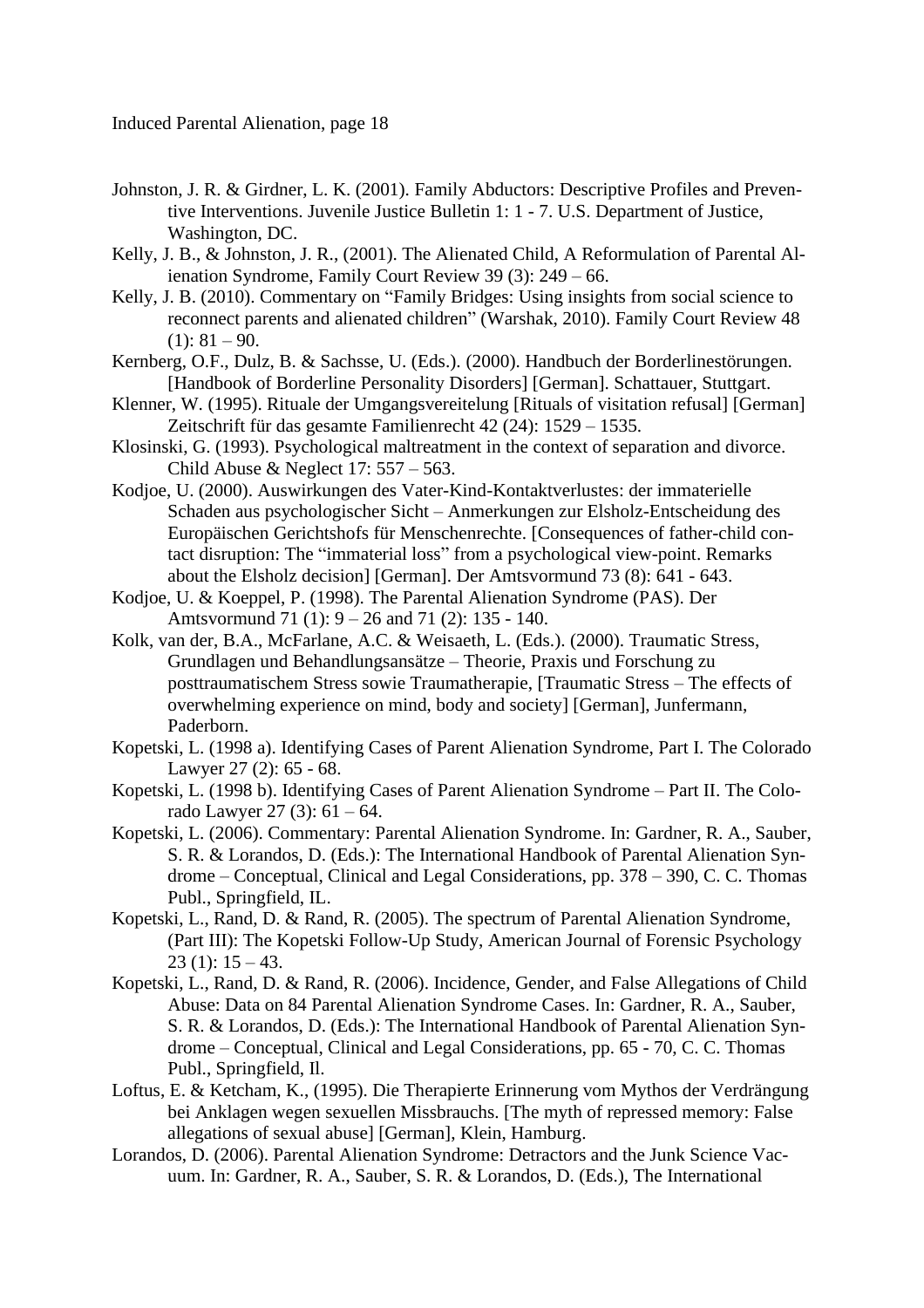Handbook of Parental Alienation Syndrome – Conceptual, Clinical and Legal Considerations, pp. 397 – 418, C. C. Thomas, Springfield, IL.

- Lorandos, D. (2013). Parental Alienation and North American Law, Chap. 12, pp. 348 424 (= PA-rulings in USA and Canada) in: Lorandos, D., Bernet, W. & Sauber, S. R. (2013): Parental Alienation – The Handbook for Mental Health and Legal Professionals, C. C. Thomas, Publ., Springfield, IL.
- Lorandos, D. & Bernet, W. (2020). Science and Law, C. C. Thomas, Springfield, IL.
- Lowenstein, L. F. (2006). The Psychological Effects and Treatment of the Parental Alienation Syndrome. In: Gardner, R. A., Sauber, S. R. & Lorandos, D. (Eds.), The International Handbook of Parental Alienation Syndrome – Conceptual, Clinical and Legal Considerations, pp. 292 – 301, C. C. Thomas, Springfield, IL.
- Lowenstein, L. F. (2007). Parental Alienation. How to understand and address parental alienation resulting from acrimonious divorce or separation, Russelt House Publ, Dorset.
- Marique, B. (2016). Le modèle de consensus parental de Dinant, Belgique [The parental consensus model of Dinant, Belgium] [French]. In: Broca, R. & Odinetz, O. (Eds.), Séparations conflictuelles et aliénation parentale – Enfants en danger [High-conflict separation and parental alienation – children at risk] [French], pp. 326 – 338, Ed. Chronique Sociale, Lyon.
- Meier, J. S. & Dickson, S. (2017). Mapping gender: Shedding empirical light on family courts' treatment of cases involving abuse and alienation. Law & Inequality: A Journal of Theory and Practice, 35 (2): 311 - 334.
- Minuchin, S. (1974). Families and family therapy. Harvard University Press, Cambridge MA.
- Mullen, P. E., Martin, J. L., Anderson, J. C., Romans, S. E. & Herbison, G. P., (1996), The Long-term Impact of the Physical, Emotional and Sexual abuse of Children: A Community Study, Child Abuse & Neglect 20 (1):  $7 - 21$ .
- Novković, V., Buljan Flander, G. & Hercigonja, D. (2012). Parental manipulation with children as a form of emotional abuse. 40: 151 - 156.
- Oberlandesgericht Frankfurt/M. [Frankfurt/Main higher regional court] (6WF168/00, Ruling from 26th oct. 2000); in: Zeitschrift für das gesamte Familienrecht (FamRZ) 48 (10) 2001, p. 638.
- Palandt, O., Bassenge, P., & Brudermüller, G. (2008). Bürgerliches Gesetzbuch [German Civil Code] (68th edition.) [German], Beck Juristischer Verlag, Munich.
- Parental Alienation Database (2016). Center for Knowledge, Vanderbilt University, Medical Center, Nashville, TN, USA, www.mc.vanderbilt.edu/pasg (accessed 21th february 2017).
- Paricard, S., (2013). Le syndrome d'alienation parentale, catalyseur d'un conflit des droits de l'enfant [The parental alienation syndrome – a catalyst for conflict of children's rights] [French]; pp. 71 – 89, In: Neinrinck, C. & Bruggemann, M. (Eds.), La Convention Internationale des Droits de l'Enfant, une Convention Particulière [The International Convention on the Rights of the Child, a special convention] [French], Dalloz, Paris.
- Petri, H. (2011). Das Drama der Vaterentbehrung. [The drama of being deprived of a father] [German] Herder, Freiburg.
- Rand, D.C. (1993). Münchhausen syndrome by proxy: a complex type of emotional abuse responsible for some false allegations of child abuse in divorce. Issues in Child Abuse Accusations 5 (3): 135 – 155.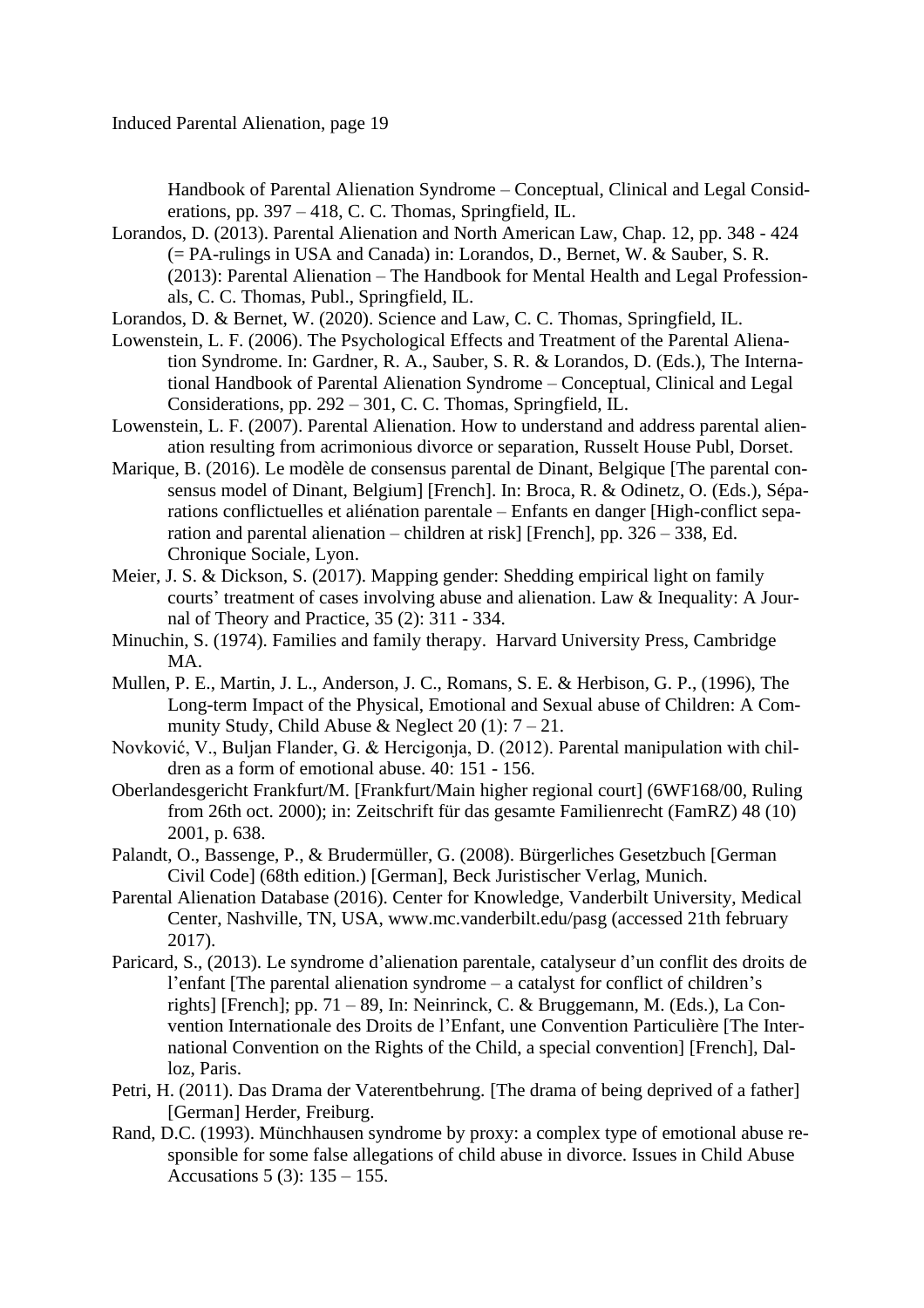- Rand, D.C. (1997 a). The Spectrum of Parental Alienation Syndrome (Part I). Am. J. Forensic Psychol. 15: 23 - 51.
- Rand, D.C. (1997 b). The Spectrum of Parental Alienation Syndrome (Part II). Am. J. Forensic Psychol. 15: 39 – 92.
- Rand, D. C. (2011). Parental Alienation Critics and the Politics of Science. American Journal of Family Therapy 39: 48 – 71.
- Reay, K. (2011). Toxic divorce: A workbook for alienated parents. Penticton, Canada.
- Reay, K. (2015). Family Reflections: A promising therapeutic program designed to treat severely alienated children and their family system. American Journal of Family Therapy 43 (2): 197 – 207.
- Rudolph, J. (2007). Du bist mein Kind Die "Cochemer Praxis" Wege zu einem menschlichen Familienrecht, [You are my child – the Cochem approach – Towards a humane family law] [German], Schwarzkopf & Schwarzkopf, Berlin.
- Rueda, C. A. (2004). An inter-rater reliability study of parental alienation syndrome. American Journal of Family Therapy  $32$  (5):  $391 - 403$ .
- Saini, M., Drozd, L. & Olesen, N. (2016) Parenting Plan Evaluations: Applied Research for the Family Court (2nd Ed.), Oxford University Press.
- Salgo, L., (2006) Das Wohl des Kindes unter den Aspekten gesetzlicher Einflüsse [The welfare of a child and the influences of the law] [German]; In: Brisch, K. H. & Hellbrügge, Th. (Eds.) Kinder ohne Bindung – Deprivation, Adoption und Psychotherapie [Children without attachment – deprivation, adoption and psychotherapy] [German], pp. 259 – 276, Klett-Cotta, Stuttgart.
- Salzgeber, J. (2003). Zum aktuellen Stand der PAS-Diskussion [On the current status of the PAS debate] [German]. Forum Familien- und Erbrecht 7 (6): 232 - 235.
- Salzgeber (2011). Rezension von William Bernet: Parental Alienation, DSM-5 and ICD-11 [Review of William Bernet: DSM-5 and ICD-11] [German], Zeitschrift für Kindschaftsrecht und Jugendhilfe, Heft 12: 480 – 482.
- Sauber, S. R. (2011). Differentiation between alienation, estrangement and bona fide abuse for the development of the reunification plan. Canadian Symposium for Parental Alienation Syndrome, Dawson College, Montreal, Canada.
- Sauber, S. R. (2013). Reunification Planning and Therapy, pp. 190 231; In: Lorandos, D., Bernet, W. & Sauber, S. R. (Eds.) Parental Alienation – The Handbook for Mental Health and Legal Professsionals, C. C. Thomas Publ., Springfield, IL.
- Sauber, S. R. & Worenklein, A. (2013). Custody Evaluations in Alienation Cases, pp. 47 70, In: Baker, A. J. L. & Sauber, S. R. (Eds.). Working with Alienated Children and Families – A Clinical Guidebook, Routledge, New York.
- Siegel, J. & Langford, J. (1998). MMPI-2 validity scales and suspected parental alienation syndrome. American Journal of Forensic Psychology 16 (4): 5 – 14.
- Staudingers, J. von (2014). Kommentar zum Bürgerlichen Gesetzbuch mit Einführungsgesetz und Nebengesetzen, Buch 4 Familienrecht §§ 1684 – 1717 (Elterliche Sorge 3 – Umgangsrecht), [Commentary on the German Civil Code incl. the Introductory Act and the Ancillary Laws, Vol. 4 Family law, Sections 1684 – 1717 (Parental responsibility 3 – Access rights)] [German], new revised edition by Coester, Rauscher, Salgo; Sellier–deGruyter- Verlag, Berlin.
- Steller, M. (1998) Aussagepsychologie vor Gericht, Methodik und Probleme von Glaubwürdigkeitsgutachten mit Hinweisen auf die Wormser Missbrauchsprozesse. [Witness psychology in court, methodology and problems with credibility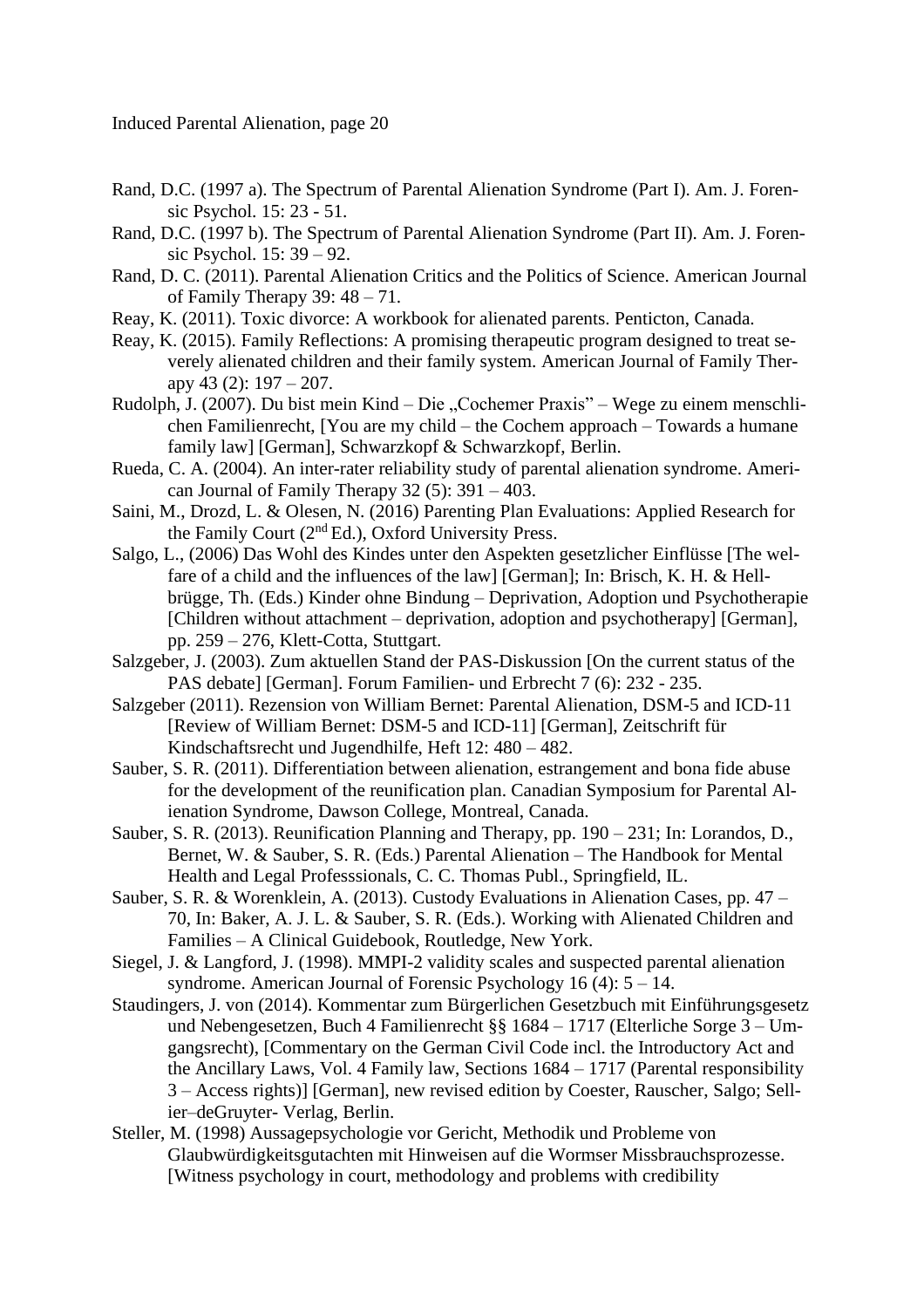assessments, with references to the sexual abuse trials of Worms] [German] Recht & Psychiatrie 16 (1):  $1 - 18$ .

- Stephens, R. (2016). The Long History of PAS. [http://unknownmisandry.blog](http://unknownmisandry.blogspot.com/2016/12/the-long-history-of- pas-parental.html)[spot.com/2016/12/the-long-history-of-](http://unknownmisandry.blogspot.com/2016/12/the-long-history-of- pas-parental.html) pas-parental.html (accessed 21 February 2017).
- Tejedor Huerta, A., Molina Bartumeus, A. & Vazquez Orellana, N. (2013), PIVIP Programa de Intervención para Victimas de Interferencias Parentales [Intervention Program for Victims of Parental Interferences] [Spanish] EOS, Madrid.
- Templer, K., Matthewson, M., Haines, J. & Cox, G. (2016). Recommendations for best Practice in Response to Parental Alienation: Findings from a Systematic Review, Journal of Family Therapy, Sept. 2016,<https://doi.org/10.1111/1467-6427.1213>
- Thaler-Singer, M. (2003), Cults in Our Midst. The Continuing Fight Against Their Hidden Menace, A Wiley Imprint, San Francisco, CA.
- Uexküll, Th. von (2002). Psychosomatische Medizin. [Psychosomatic Medicine] [German] (5th ed.). Urban & Schwarzenberg, Munich, Vienna, Baltimore.
- Volbert, R., (2004). Beurteilung von Aussagen über Traumata Erinnerungen und ihre psychologische Bewertung, [Assessing witness testimonies related to trauma – memories and their psychological analysis] [German], Huber, Bern.
- Wallerstein, J. S. & Kelly, J. B. (1976). The effects of parental divorce: Experiences of the child in later latency. Am. J. Orthopsychiatry 46: 256 - 269.
- Wallerstein, J. S. & Kelly, J. B. (1980). Surviving the Breakup: How Children and Parents Cope with Divorce. Basic Book, New York, NY.
- Wallerstein, J., Lewis, J. M., & Blakeslee, S. (2000). The Unexpected Legacy of Divorce The 25 Year Landmark Study. Hyperion, New York, NY.
- Warshak, R. A. (2006). Social Science and Parental Alienation: Examining the Disputes and the Evidence, pp. 352 – 371; In: Gardner, R. A., Sauber, S. R. & Lorandos, D. (Eds.), International Handbook of Parental Alienation Syndrome, C. C. Thomas Publ., Springfield, IL.
- Warshak, R. A. (2010 a). Family Bridges: Using insights from social science to reconnect parents and alienated children. Family Court Review 48 (1): 48 - 80.
- Warshak, R. A. (2010 b). Alienating audiences from innovation: The perils of polemics, ideology, and innuendo. Family Court Review 48(1): 153 - 163.
- Warshak, R. A. (2013), Severe Cases of Parental Alienation; pp. 125 162, In: Lorandos, D., Bernet, W. & Sauber, S. R. (Eds.), Parental Alienation – The Handbook for Mental Health and Legal Professionals, C. C. Thomas Publ., Springfield, IL.
- Warshak, R. A. (2015 a). Ten parental alienation fallacies that compromise decisions in court and in therapy, Professional Psychology, Research and Practice 46 (4): 235 – 249.
- Warshak, R. A. (2015 b) Parental alienation: overview, management, intervention and practice tips, Journal of the American Academy of Matrimonial Lawyers Vol. 28: 181 – 248.
- Warshak, R. A. (2019). Reclaiming Parent-Child Relationships: Outcomes of Family Bridges with Alienated Children, Journal of Divorce & Remarriage. 60 (8): 645 - 667. https://www.tandfonline.com/doi/abs/10.1080/10502556.2018.1529505
- Warshak, R. A. (2020). When Evaluators get it wrong: False positive IDs and Parental Alienation. Psychology, Public Policy, and Law. 26 (1): 54 - 68.
- Warshak, R. A., & Otis, M. R. (2010). Helping alienated children with Family Bridges: Practice, research, and the pursuit of "humbition." Family Court Review 48 (1): 91 - 97.